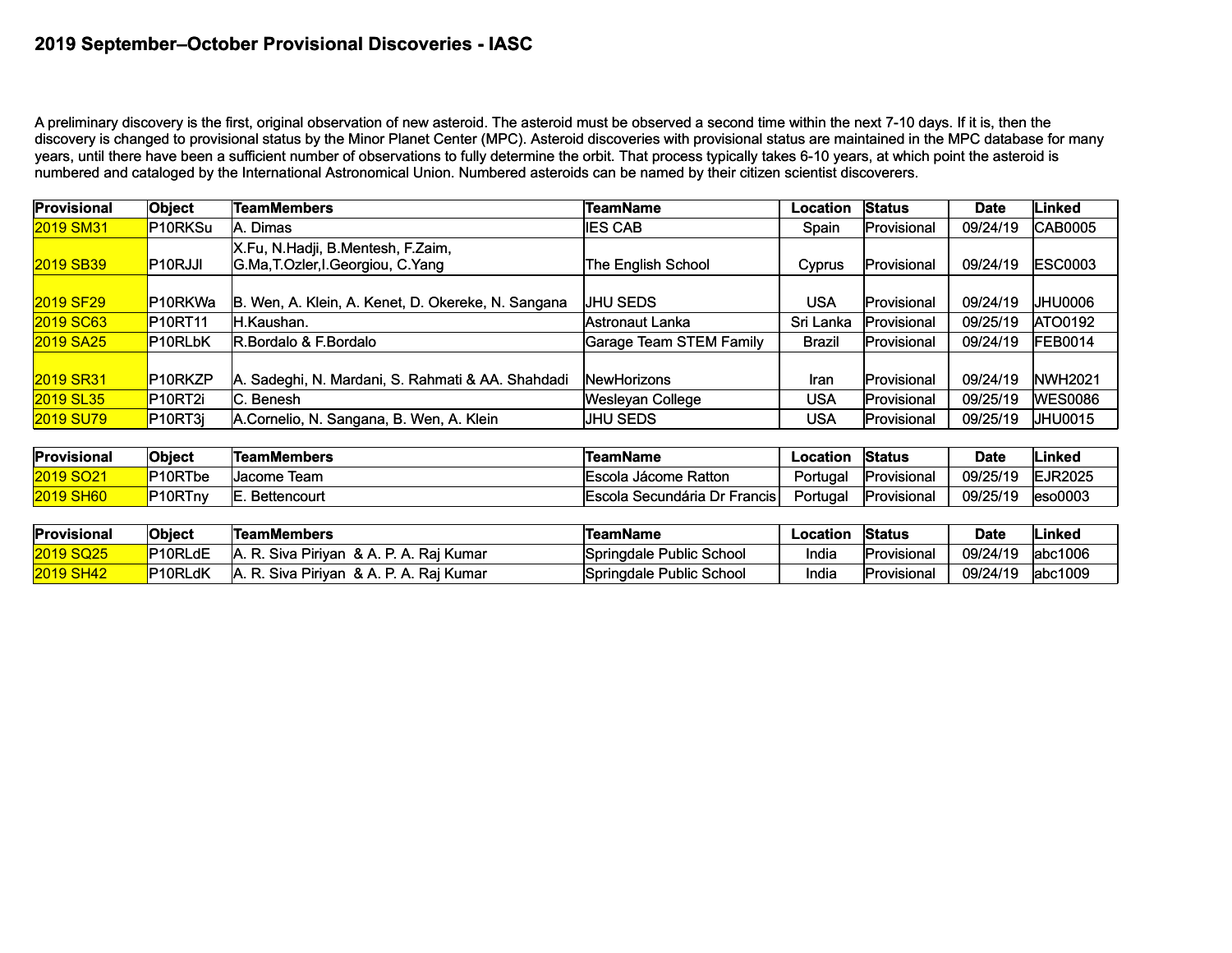## **All Bolivia Asteroid Search Campaign**

*September 23 - October 18, 2019*

|        | Provisional # Object |                | Students                                                                       | School                                             | Location Status                      | Date | Linked |
|--------|----------------------|----------------|--------------------------------------------------------------------------------|----------------------------------------------------|--------------------------------------|------|--------|
| Total: | 182                  |                |                                                                                |                                                    |                                      |      |        |
|        |                      | P10RL04        | E. Martínez, E. Benítez, P. Martínez, E. Martínez, C. Díaz & J. Choque         | Club de Geología Planetaria Kuiper                 | Bolivia Preliminary 09/24/19 GPK0007 |      |        |
|        |                      | P10RLck        | E. Martínez, E. Benítez, P. Martínez, E. Martínez, C. Díaz & J. Choque         | Club de Geología Planetaria Kuiper                 | Bolivia Preliminary 09/24/19 GPK0006 |      |        |
|        |                      |                | P10RMWN E. Martínez, E. Benítez, P. Martínez, E. Martínez, C. Díaz & J. Choque | Club de Geología Planetaria Kuiper                 | Bolivia Preliminary 09/24/19 GPK0011 |      |        |
|        |                      | P10RN13        | J. Choque, E. Benítez, P. Martinez, E. Martínez, C. Díaz, & E. Martínez        | Club de Geología Planetaria Kuiper                 | Bolivia Preliminary 09/24/19 GPK010  |      |        |
|        |                      |                | P10RN3W E. Martínez, E. Benítez, P. Martínez, E. Martínez, C. Díaz & J. Choque | Club de Geología Planetaria Kuiper                 | Bolivia Preliminary 09/24/19 GPK0009 |      |        |
|        |                      | P10RL0S        | T. Benadalid, J. Tintaya, A. Saavedra, C. Rodríguez & E. Valeriano             | Escuela Militar de Ingeniería                      | Bolivia Preliminary 09/24/19 EMI0005 |      |        |
|        |                      | P10RLf0        | T. Benadalid, J. Tintaya, A. Saavedra, C. Rodríguez & E. Valeriano             | Escuela Militar de Ingeniería                      | Bolivia Preliminary 09/24/19 EMI0006 |      |        |
|        |                      |                | P10RMWc T. Benadalid                                                           | Escuela Militar de Ingeniería                      | Bolivia Preliminary 09/24/19 EMI0009 |      |        |
|        |                      |                | P10RN1P T. Benadalid                                                           | Escuela Militar de Ingeniería                      | Bolivia Preliminary 09/24/19 EMI0010 |      |        |
|        |                      |                | P10RN6K T. Benadalid                                                           | Escuela Militar de Ingeniería                      | Bolivia Preliminary 09/24/19 EMI0011 |      |        |
|        | 2019 SY20            | P10RKQL        | A.Maín, M. Gonzáles & M. Choque                                                | Facultad Nacional de Ingeniería-Armstrong's Quarks | Bolivia Provisional 09/24/19 FNI0033 |      |        |
|        |                      | P10RKTf        | A.Maín, M. Gonzáles & M. Choque                                                | Facultad Nacional de Ingeniería-Armstrong's Quarks | Bolivia Preliminary 09/24/19 FNI0031 |      |        |
|        |                      | P10RLNj        | M. Gonzáles, A. Maín & M. Choque                                               | Facultad Nacional de Ingeniería-Armstrong's Quarks | Bolivia Preliminary 09/24/19 FNI0035 |      |        |
|        |                      | P10RMFf        | M. Gonzáles, A. Maín & M. Choque                                               | Facultad Nacional de Ingeniería-Armstrong's Quarks | Bolivia Preliminary 09/24/19 FNI0034 |      |        |
|        |                      | P10RMHI        | M. Gonzáles, A. Maín & M. Choque                                               | Facultad Nacional de Ingeniería-Armstrong's Quarks | Bolivia Preliminary 09/24/19 FNI0036 |      |        |
|        |                      | P10RN0R        | M. Gonzáles, A. Maín & M. Choque                                               | Facultad Nacional de Ingeniería-Armstrong's Quarks | Bolivia Preliminary 09/24/19 FNI0037 |      |        |
|        |                      |                | P10RMQR S. Lobatón, N. Guaribana, D. Lucana & C.Roca                           | Team ABASC 1                                       | Bolivia Preliminary 09/24/19 GBA0095 |      |        |
|        |                      |                | P10RMTH S. Lobatón, N. Guaribana, D. Lucana & C.Roca                           | Team ABASC 1                                       | Bolivia Preliminary 09/24/19 GBA0096 |      |        |
|        |                      |                | P10RN0G S. Lobatón, N. Guaribana, D. Lucana & C. Roca                          | Team ABASC 1                                       | Bolivia Preliminary 09/24/19 GBA0097 |      |        |
|        |                      | P10RN9j        | S. Lobatón, N. Guaribana, D. Lucana & C.Roca                                   | Team ABASC 1                                       | Bolivia Preliminary 09/24/19 GBA0094 |      |        |
|        |                      |                | P10RKQw M. Mamani, B. Iriarte & K. Ohara                                       | Team ABASC 2                                       | Bolivia Preliminary 09/24/19 GBA0047 |      |        |
|        |                      | <b>P10RL26</b> | K. Ohara, M. Mamani & B. Iriarte                                               | Team ABASC 2                                       | Bolivia Preliminary 09/24/19 GBA0051 |      |        |
|        |                      | P10RN6v        | M. Mamani & K. Ohara                                                           | Team ABASC 2                                       | Bolivia Preliminary 09/24/19 GBA0064 |      |        |
|        |                      | P10RN8h        | M. Mamani & K. Ohara                                                           | Team ABASC 2                                       | Bolivia Preliminary 09/24/19 GBA0065 |      |        |
|        |                      | P10RN94        | K. Ohara & M. Mamani                                                           | Team ABASC 2                                       | Bolivia Preliminary 09/24/19 GBA0083 |      |        |
|        |                      | P10RNbT        | K. Ohara & M. Mamani                                                           | Team ABASC 2                                       | Bolivia Preliminary 09/24/19 GBA0079 |      |        |
|        |                      | P10RJTK        | L. Endara, B. Castagné, E. Pérez & J. Churqui                                  | Team ABASC 3                                       | Bolivia Preliminary 09/24/19 GBA0036 |      |        |
|        |                      |                | P10RK7A L. Endara, B. Castagné, E. Pérez & J. Churqui                          | Team ABASC 3                                       | Bolivia Preliminary 09/24/19 GBA0037 |      |        |
|        |                      | P10RKGa        | L. Endara, B. Castagné, E. Pérez & J. Churqui                                  | Team ABASC 3                                       | Bolivia Preliminary 09/24/19 GBA0039 |      |        |
|        |                      | P10RKO9        | J.Churqui, B.Castagé, E. Pérez, & L. Endara                                    | Team ABASC 3                                       | Bolivia Preliminary 09/24/19 GBA0056 |      |        |
|        |                      |                | P10RKUd L. Endara, B. Castagné, E. Pérez & J. Churqui                          | Team ABASC 3                                       | Bolivia Preliminary 09/24/19 GBA0038 |      |        |
|        |                      | P10RL3S        | E. Pérez, B Castagné, J. Churqui & L. Endara                                   | Team ABASC 3                                       | Bolivia Preliminary 09/24/19 GBA0032 |      |        |
|        |                      |                | P10RMhQ J. Churqui, B. Castagné, E. Pérez, & L. Endara                         | Team ABASC 3                                       | Bolivia Preliminary 09/24/19 GBA0088 |      |        |
|        |                      |                | P10RMI5 J. Churqui, B. Castagné, E. Pérez, & L. Endara                         | Team ABASC 3                                       | Bolivia Preliminary 09/24/19 GBA0081 |      |        |
|        |                      |                | P10RMNZ J. Churqui, B. Castagné, E. Pérez, & L. Endara                         | Team ABASC 3                                       | Bolivia Preliminary 09/24/19 GBA0084 |      |        |
|        |                      |                | P10RMsm J. Churqui, B. Castagné, E. Pérez, & L. Endara                         | Team ABASC 3                                       | Bolivia Preliminary 09/24/19 GBA0082 |      |        |
|        |                      |                | P10RN9O J. Churqui, B. Castagné, E. Pérez, & L. Endara                         | Team ABASC 3                                       | Bolivia Preliminary 09/24/19 GBA0085 |      |        |
|        |                      |                | P10RM35 S. Echenique, Y. Maidana, D. Villca & M. Cardona                       | Team ABASC 4                                       | Bolivia Preliminary 09/24/19 GBA0062 |      |        |
|        |                      |                | P10RM8O S. Echenique, Y. Maidana, D. Villca & M. Cardona                       | Team ABASC 4                                       | Bolivia Preliminary 09/24/19 GBA0063 |      |        |
|        |                      |                | P10RMUc D. Villca, M. Cardona, Y. Maidana & S. Echenique                       | Team ABASC 4                                       | Bolivia Preliminary 09/24/19 GBA0093 |      |        |
|        |                      | P10RKS8        | M. Zabala, P. Pinedo & A. Taquichiri                                           | Team ABASC 5                                       | Bolivia Preliminary 09/24/19 GBA0033 |      |        |
|        |                      | P10RKSX        | A. Taquichiri, P. Pinedo & M. Zabala                                           | Team ABASC 5                                       | Bolivia Preliminary 09/24/19 GBA0045 |      |        |
|        |                      | P10RLhC        | A. Taquichiri, P. Pinedo & M. Zabala                                           | Team ABASC 5                                       | Bolivia Preliminary 09/24/19 GBA0043 |      |        |
|        |                      |                | P10RMSN M. Zabala, P. Pinedo & A. Taquichiri                                   | Team ABASC 5                                       | Bolivia Preliminary 09/24/19 GBA0073 |      |        |
|        |                      | P10RN4S        | P.Pinedo, M. Zabala & A. Taquichiri                                            | Team ABASC 5                                       | Bolivia Preliminary 09/24/19 GBA0068 |      |        |
|        |                      |                | P10RMGo D.Arias, A. kuguimiya, J. Choque, & K. Ohara                           | Team UMSA 7                                        | Bolivia Preliminary 09/24/19 MSA0047 |      |        |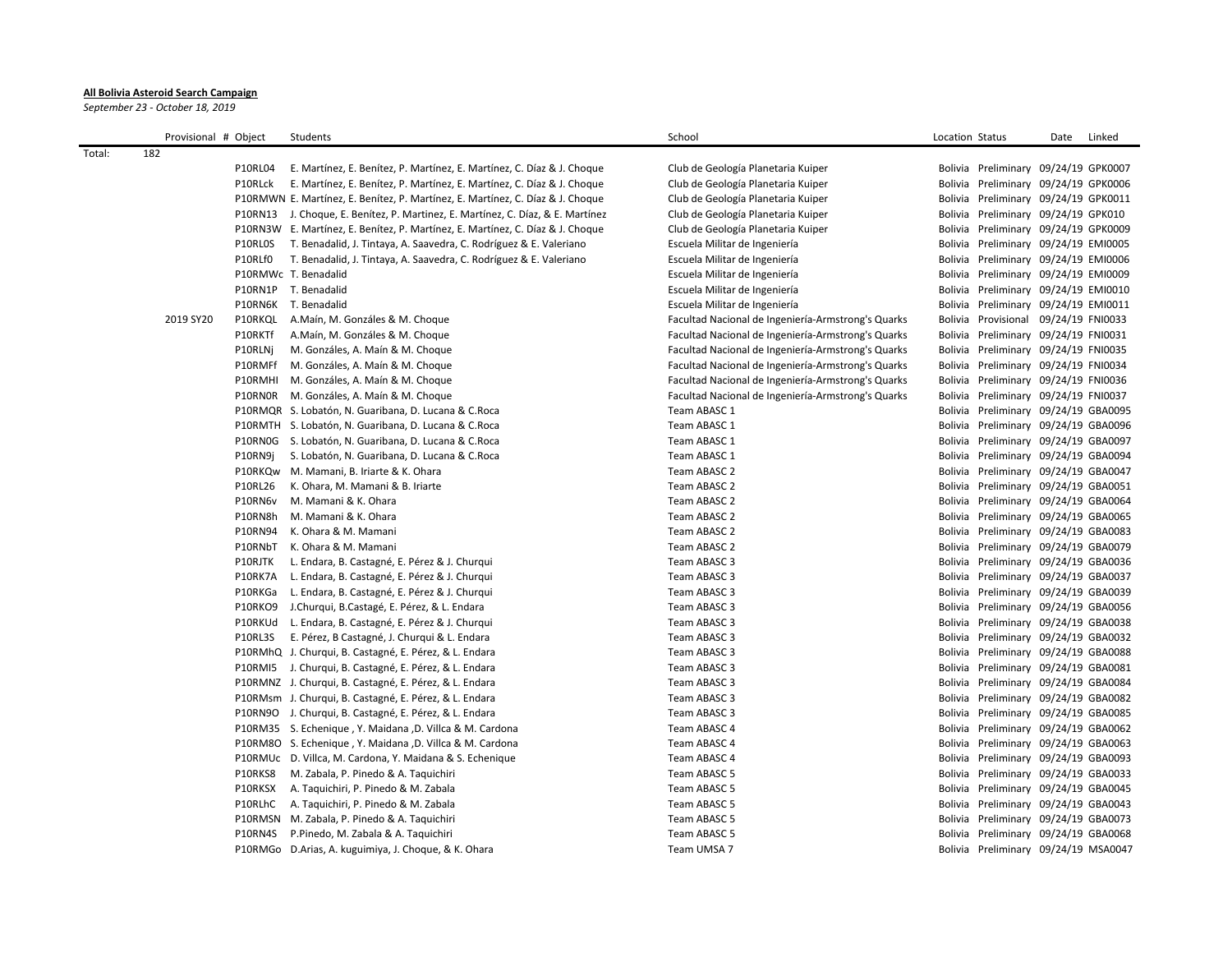|           |                    | P10RML6 D.Arias, A. kuguimiya, J. Choque, & K. Ohara                                                   | Team UMSA 7                                                                          |                     | Bolivia Preliminary 09/24/19 MSA0048                                         |
|-----------|--------------------|--------------------------------------------------------------------------------------------------------|--------------------------------------------------------------------------------------|---------------------|------------------------------------------------------------------------------|
|           |                    | P10RMRy K. Ohara, A. Kuguimiya, J. Choque & D. Arias                                                   | Team UMSA 7                                                                          |                     | Bolivia Preliminary 09/24/19 MSA0045                                         |
|           |                    | P10RN1m D.Arias, A. kuguimiya, J. Choque, & K. Ohara                                                   | Team UMSA 7                                                                          |                     | Bolivia Preliminary 09/24/19 MSA0049                                         |
|           | P10RL3f            | J. Choque, J. Arroyo & A. Salazar                                                                      | Unidad Educativa San Vicente de Paul - team 1                                        |                     | Bolivia Preliminary 09/24/19 SVP0006                                         |
|           |                    | P10RMbm A. Salazar, J. Arroyo & J. Choque                                                              | Unidad Educativa San Vicente de Paul - team 1                                        |                     | Bolivia Preliminary 09/24/19 SVP0023                                         |
| 2019 SA47 | P10RMYi            | A. Salazar, J. Arroyo & J. Choque                                                                      | Unidad Educativa San Vicente de Paul - team 1                                        | Bolivia Provisional | 09/24/19 SVP0027                                                             |
|           | P10RN6Y            | J. Choque, J. Arroyo & A. Salazar                                                                      | Unidad Educativa San Vicente de Paul - team 1                                        |                     | Bolivia Preliminary 09/24/19 SVP0017                                         |
| 2019 SX45 | P10RLb6            | L. Cano, A. Gallardo, J. Azurduy, F. Peñaranda & R. Almendras                                          | Unidad Educativa San Vicente de Paul - team 2                                        |                     | Bolivia Provisional 09/24/19 SVP0004                                         |
|           | P10RN7z            | L. Cano                                                                                                | Unidad Educativa San Vicente de Paul - team 2                                        |                     | Bolivia Preliminary 09/24/19 SVP0015                                         |
|           | P10RKR6            | L. Cano, R. Condori, E. Gonzales & K. Calderón                                                         | Unidad Educativa San Vicente de Paul - team 3                                        |                     | Bolivia Preliminary 09/24/19 SVP0002                                         |
|           | P10RL2n            | L. Cano, R. Condori, E. Gonzales & K. Calderón                                                         | Unidad Educativa San Vicente de Paul - team 3                                        |                     | Bolivia Preliminary 09/24/19 SVP0013                                         |
|           | P10RLcW            | L. Cano, R. Condori, E. Gonzales & K. Calderón                                                         | Unidad Educativa San Vicente de Paul - team 3                                        |                     | Bolivia Preliminary 09/24/19 SVP0012                                         |
| 2019 SD36 | P10RMYg L. Cano    |                                                                                                        | Unidad Educativa San Vicente de Paul - team 3                                        |                     | Bolivia Provisional 09/24/19 SVP0029                                         |
|           | P10RKUA            | Y. Montaño, G.Caceres, C.Sanjinez & J.Gutierrez                                                        | Universidad Autónoma Gabriel Rene Moreno                                             |                     | Bolivia Preliminary 09/24/19 GRM0003                                         |
| 2019 SF47 | P10RKVv            | J. Garcia, I. Rocabado, V. Arana & N. Jimeno                                                           | Universidad Catolica Boliviana San Pablo - Team 1                                    |                     | Bolivia Provisional 09/24/19 UCB0006                                         |
|           | P10RMZq            | V. Arana, I. Rocabado, J. Garcia & N. Jimeno                                                           | Universidad Catolica Boliviana San Pablo - Team 1                                    |                     | Bolivia Preliminary 09/24/19 UCB0043                                         |
|           | P10RMff            | J. Elías, F.Torres, J. Durán & C. Vargas                                                               | Universidad Católica Boliviana San Pablo - Team 2                                    |                     | Bolivia Preliminary 09/24/19 UCB0035                                         |
|           | P10RN4j            | F. Torres, J. Durán, J. Elías & C. Vargas                                                              | Universidad Católica Boliviana San Pablo - Team 2                                    |                     | Bolivia Preliminary 09/24/19 UCB0034                                         |
|           | P10RN7K            | J. Elías, F.Torres, J. Durán & C. Vargas                                                               | Universidad Católica Boliviana San Pablo - Team 2                                    |                     | Bolivia Preliminary 09/24/19 UCB0036                                         |
|           | P10RK96            | N. Flores & L. Carrasco,                                                                               | Universidad Mayor de San Andres - team 1                                             |                     | Bolivia Preliminary 09/24/19 MSA0027                                         |
|           | P10RKAk            | N. Flores & L. Carrasco,                                                                               | Universidad Mayor de San Andres - team 1                                             |                     | Bolivia Preliminary 09/24/19 MSA0029                                         |
|           | P10RM92            | N. Flores & L. Carrasco,                                                                               | Universidad Mayor de San Andres - team 1                                             |                     | Bolivia Preliminary 09/24/19 MSA0084                                         |
|           | P10RMJD            | N. Flores & L. Carrasco,                                                                               | Universidad Mayor de San Andres - team 1                                             |                     | Bolivia Preliminary 09/24/19 MSA0083                                         |
|           | P10RMLO            | N. Flores & L. Carrasco,                                                                               | Universidad Mayor de San Andres - team 1                                             |                     | Bolivia Preliminary 09/24/19 MSA0086                                         |
|           | P10RMr5            | N. Flores & L. Carrasco,                                                                               | Universidad Mayor de San Andres - team 1                                             |                     | Bolivia Preliminary 09/24/19 MSA0085                                         |
|           | P10RLNA            | L. Carrasco & N. Flores,                                                                               | Universidad Mayor de San Andrés - team 1                                             |                     | Bolivia Preliminary 09/24/19 MSA0076                                         |
|           | P10RJKr            | R. Gonzales, C. Mirabal, L. Mirabal & J. Chavarria                                                     | Universidad Mayor de San Andrés - team 2                                             |                     | Bolivia Preliminary 09/24/19 MSA0022                                         |
|           | P10RN3g            | C. Mirabal, L. Mirabal, J. Chavarria & R. Gonzales                                                     | Universidad Mayor de San Andrés - team 2                                             |                     | Bolivia Preliminary 09/24/19 MSA0050                                         |
|           | P10RN4T            | L. Mirabal, C.Mirabal, J. Chavarria & R. Gonzales                                                      | Universidad Mayor de San Andrés - team 2                                             |                     | Bolivia Preliminary 09/24/19 MSA0038                                         |
|           | P10RKSw            | A. Guaribana, D. Silva, K. Mora, E. Gutierrez & G. Crespo                                              | Universidad Mayor de San Andrés - team 3                                             |                     | Bolivia Preliminary 09/24/19 MSA0011                                         |
|           | P10RJX8            | J. Carvajal, B. Ayala, M. Condori, F. Padilla & S. Ghosh                                               |                                                                                      |                     | Bolivia Preliminary 09/24/19 MSA0025                                         |
|           |                    | P10RMVb J. Carvajal, B. Ayala, M. Condori, S. Abu Ghosh & F. Padilla                                   | Universidad Mayor de San Andrés - team 4<br>Universidad Mayor de San Andrés - team 4 |                     | Bolivia Preliminary 09/24/19 MSA0068                                         |
|           | P10RMXy            |                                                                                                        |                                                                                      |                     | Bolivia Preliminary 09/24/19 MSA0058                                         |
|           | P10RN0z            | P. Becerra, T. Lazaro, V. Burgoa, L. Salazar, M. Mamani                                                | Universidad Mayor de San Andres - team 5                                             |                     | Bolivia Preliminary 09/24/19 MSA0037                                         |
|           | P10RN7a            | R. Quispe, L. Mendoza, L. Martinez & L. Manzaneda<br>L. Mendoza, R. Quispe, L. Martinez & L. Manzaneda | Universidad Mayor de San Andrés - team 6                                             |                     | Bolivia Preliminary 09/24/19 MSA0071                                         |
|           | <b>P10RN7I</b>     | L. Mendoza, R. Quispe, L. Martinez & L. Manzaneda                                                      | Universidad Mayor de San Andrés - team 6<br>Universidad Mayor de San Andrés - team 6 |                     | Bolivia Preliminary 09/24/19 MSA0057                                         |
|           | P10RKQx            | A. Alejo, B. Tuco, S. Flores & L. Endara                                                               | Universidad Mayor de San Andres - team 8                                             |                     | Bolivia Preliminary 09/24/19 MSA0008                                         |
|           | P10RKXR            |                                                                                                        |                                                                                      |                     | Bolivia Preliminary 09/24/19 MSA0036                                         |
|           | P10RM3o            | L. Endara, B. Tuco, A. Alejo & S. Flores<br>B. Tuco, A. Alejo, S. Flores & L. Endara                   | Universidad Mayor de San Andres - team 8<br>Universidad Mayor de San Andres - team 8 |                     | Bolivia Preliminary 09/24/19 MSA0069                                         |
|           | P10RN3Z            | S. Flores, B. Tuco, A. Alejo & L. Endara                                                               | Universidad Mayor de San Andres - team 8                                             |                     | Bolivia Preliminary 09/24/19 MSA0051                                         |
| 2019 SP78 | P10RN70            | B. Tuco, A. Alejo, S. Flores & L. Endara                                                               | Universidad Mayor de San Andres - team 8                                             |                     | Bolivia Provisional 09/24/19 MSA0060                                         |
|           | P10RNtd            | B. Tuco, A. Alejo, S. Flores & L. Endara                                                               | Universidad Mayor de San Andres - team 8                                             |                     | Bolivia Preliminary 09/24/19 MSA0061                                         |
|           | P10RK8X            |                                                                                                        |                                                                                      |                     | Bolivia Preliminary 09/24/19 MSS0108                                         |
|           |                    | P. Medrano, S. Cavero, E. Yañez, R. Moreno                                                             | Universidad Mayor de San Simon - team 1                                              |                     | Bolivia Preliminary 09/24/19 MSS0107                                         |
|           | P10RKVg<br>P10RKXa | S. Cavero, E. Yañez, R. Moreno, P. Medrano                                                             | Universidad Mayor de San Simon - team 1                                              |                     |                                                                              |
|           | P10RL2v            | P. Medrano, S. Cavero, E. Yañez, R. Moreno                                                             | Universidad Mayor de San Simon - team 1                                              |                     | Bolivia Preliminary 09/24/19 MSS0109<br>Bolivia Preliminary 09/24/19 MSS0111 |
|           | P10RN9c            | P. Medrano, S. Cavero, E. Yañez, R. Moreno                                                             | Universidad Mayor de San Simon - team 1                                              |                     | Bolivia Preliminary 09/24/19 MSS0128                                         |
|           |                    | P. Medrano, S. Cavero, R. Moreno, E. Yañez                                                             | Universidad Mayor de San Simon - team 1                                              |                     |                                                                              |
|           | P10RNae            | P. Medrano, S. Cavero, R. Moreno, E. Yañez                                                             | Universidad Mayor de San Simon - team 1                                              |                     | Bolivia Preliminary 09/24/19 MSS0131                                         |
|           | P10RMiL<br>P10RN5Z | S. Vasquez, E. Acosta, L. Cano & H. Prado                                                              | Universidad Mayor de San Simón - team 2                                              |                     | Bolivia Preliminary 09/24/19 MSS0122                                         |
|           |                    | H. Prado, S. Vasquez, E. Acosta & L.Cano                                                               | Universidad Mayor de San Simón - team 2                                              |                     | Bolivia Preliminary 09/24/19 MSS0118                                         |
|           | P10RNag            | H. Prado, S. Vasquez, E. Acosta & L.Cano                                                               | Universidad Mayor de San Simón - team 2                                              |                     | Bolivia Preliminary 09/24/19 MSS0116                                         |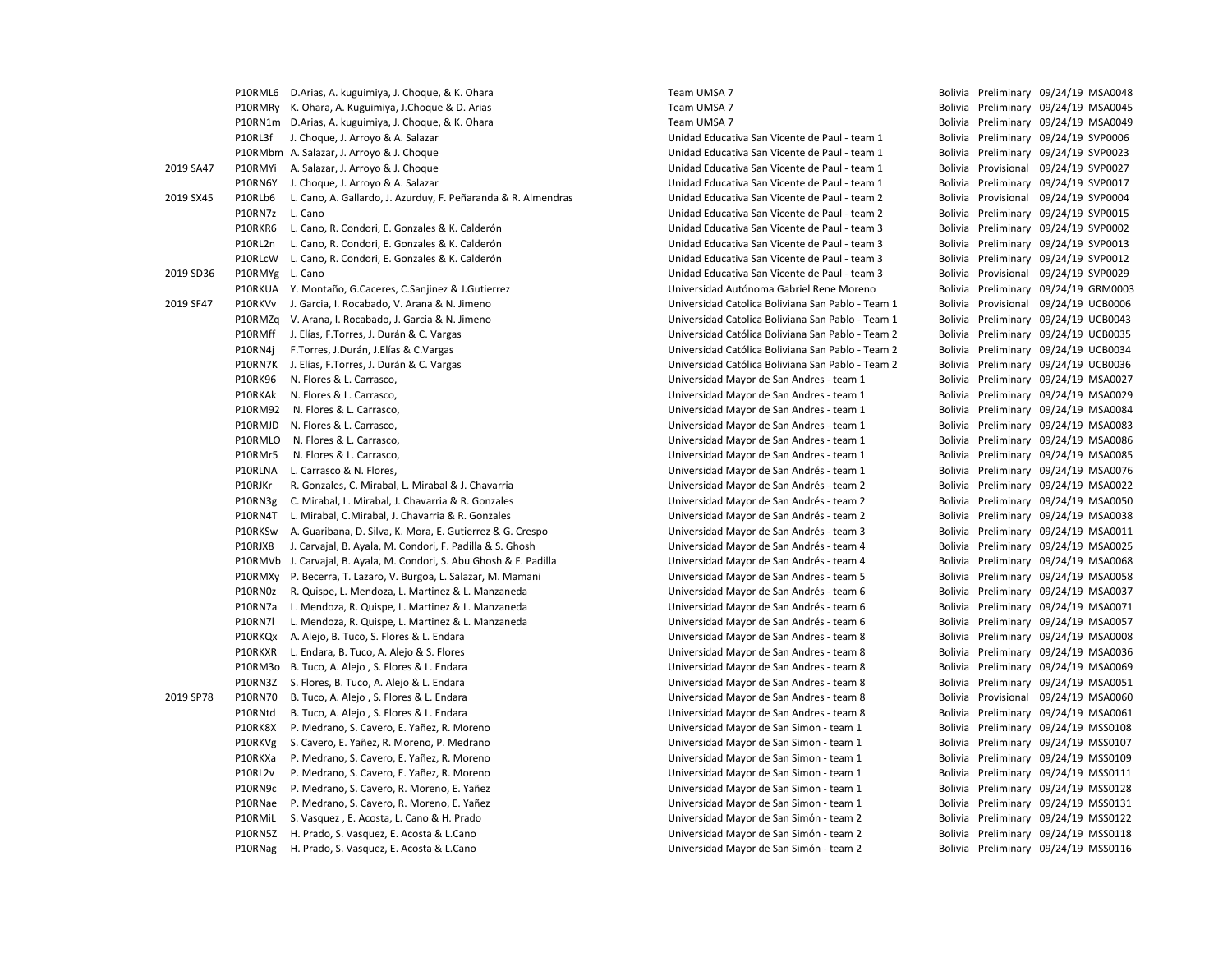| P10RSXY | C. Díaz, E. Benítez, P. Martínez, E. Martínez, C. Díaz, J. Choque & E. Martínez | Club de Geología Planetaria Kuiper                   |  | Bolivia Preliminary 09/25/19 GPK0001 |
|---------|---------------------------------------------------------------------------------|------------------------------------------------------|--|--------------------------------------|
| P10RSJK | T. Benadalid                                                                    | Escuela Militar de Ingeniería                        |  | Bolivia Preliminary 09/25/19 EMI0013 |
| P10RTqv | T. Benadalid                                                                    | Escuela Militar de Ingeniería                        |  | Bolivia Preliminary 09/25/19 EMI0014 |
| P10RRkY | M. Choque, A. Maín & M. Gonzáles                                                | Facultad Nacional de Ingeniería - Armstrong's Quarks |  | Bolivia Preliminary 09/25/19 FNI0049 |
| P10RRLd | M. Choque, A. Maín & M. Gonzáles                                                | Facultad Nacional de Ingeniería - Armstrong's Quarks |  | Bolivia Preliminary 09/25/19 FNI0048 |
| P10RRRP | M. Gonzáles, A. Maín & M. Choque                                                | Facultad Nacional de Ingeniería - Armstrong's Quarks |  | Bolivia Preliminary 09/25/19 FNI0039 |
| P10RSP6 | A. Maín, M. Gonzáles & M. Choque                                                | Facultad Nacional de Ingeniería - Armstrong's Quarks |  | Bolivia Preliminary 09/25/19 FNI0044 |
| P10RSYZ | A. Maín, M. Gonzáles & M. Choque                                                | Facultad Nacional de Ingeniería - Armstrong's Quarks |  | Bolivia Preliminary 09/25/19 FNI0047 |
| P10RTgD | M. Gonzáles, A. Maín & M. Choque                                                | Facultad Nacional de Ingeniería - Armstrong's Quarks |  | Bolivia Preliminary 09/25/19 FNI0043 |
| P10RTWi | M. Choque, M. Gonzáles & A. Maín                                                | Facultad Nacional de Ingeniería - Armstrong's Quarks |  | Bolivia Preliminary 09/25/19 FNI0054 |
| P10RU0e | M. Gonzáles, A. Maín & M. Choque                                                | Facultad Nacional de Ingeniería - Armstrong's Quarks |  | Bolivia Preliminary 09/25/19 FNI0052 |
| P10RU7J | M. Gonzáles, A. Maín & M. Choque                                                | Facultad Nacional de Ingeniería - Armstrong's Quarks |  | Bolivia Preliminary 09/25/19 FNI0053 |
| P10RUj0 | M. Gonzáles, A. Maín & M. Choque                                                | Facultad Nacional de Ingeniería - Armstrong's Quarks |  | Bolivia Preliminary 09/25/19 FNI0051 |
| P10RRXp | L. Cano                                                                         | San Vicente de Paul - team 2                         |  | Bolivia Preliminary 09/25/19 SVP0035 |
| P10RSXm | L. Cano                                                                         | San Vicente de Paul - team 2                         |  | Bolivia Preliminary 09/25/19 SVP0034 |
| P10RT7f | L. Cano                                                                         | San Vicente de Paul - team 2                         |  | Bolivia Preliminary 09/25/19 SVP0032 |
| P10RTes | L. Cano                                                                         | San Vicente de Paul - team 2                         |  | Bolivia Preliminary 09/25/19 SVP0033 |
| P10RSEe | L. Cano                                                                         | San Vicente de Paul - team 3                         |  | Bolivia Preliminary 09/25/19 SVP0031 |
| P10RSKz | S. Lobatón, N. Guaribana, D. Lucana & C. Roca                                   | Team ABASC 1                                         |  | Bolivia Preliminary 09/25/19 GBA0118 |
| P10RTjJ | C. Roca, S. Lobatón, N. Guaribana & D. Lucana                                   | Team ABASC 1                                         |  | Bolivia Preliminary 09/25/19 GBA0110 |
| P10RTMD | C. Roca, S. Lobatón & D. Lucana                                                 | Team ABASC 1                                         |  | Bolivia Preliminary 09/25/19 GBA0139 |
| P10RTo6 | S. Lobatón, D. Lucana & C.Roca                                                  | Team ABASC 1                                         |  | Bolivia Preliminary 09/25/19 GBA0147 |
| P10RTpV | S. Lobatón, N. Guaribana, D. Lucana & C. Roca                                   | Team ABASC 1                                         |  | Bolivia Preliminary 09/25/19 GBA0117 |
| P10RTnz | K. Ohara & M. Mamani                                                            | Team ABASC 2                                         |  | Bolivia Preliminary 09/25/19 GBA0115 |
| P10RTIG | B. Castagné, E. Pérez, J. Churqui & L. Endara                                   | Team ABASC 3                                         |  | Bolivia Preliminary 09/25/19 GBA0103 |
| P10RTT5 | L. Endara, B. Castagné, E. Pérez & J. Churqui                                   | Team ABASC 3                                         |  | Bolivia Preliminary 09/25/19 GBA0137 |
| P10RTv4 | J. Churqui, B. Castagné, E. Pérez, & L. Endara                                  | Team ABASC 3                                         |  | Bolivia Preliminary 09/25/19 GBA0142 |
| P10RTYA | L. Endara, B. Castagné, E. Pérez & J. Churqui                                   | Team ABASC 3                                         |  | Bolivia Preliminary 09/25/19 GBA0134 |
| P10RU5R | J. Churqui, B. Castagné, E. Pérez, & L. Endara                                  | Team ABASC 3                                         |  | Bolivia Preliminary 09/25/19 GBA0141 |
| P10RUhh | L. Endara, B. Castagné, E. Pérez & J. Churqui                                   | Team ABASC 3                                         |  | Bolivia Preliminary 09/25/19 GBA0136 |
| P10RTPN | S. Echenique, Y. Maidana, D. Villca & M. Cardona                                | Team ABASC 4                                         |  | Bolivia Preliminary 09/25/19 GBA0125 |
| P10RTVs | S. Echenique, Y. Maidana, D. Villca & M. Cardona                                | Team ABASC 4                                         |  | Bolivia Preliminary 09/25/19 GBA0127 |
| P10RTVx | S. Echenique, Y. Maidana, D. Villca & M. Cardona                                | Team ABASC 4                                         |  | Bolivia Preliminary 09/25/19 GBA0102 |
| P10RRXN | B. Ayala, J. Carvajal, M. Condori, F. Padilla & S. Abu Ghosh                    | Team UMSA 4                                          |  | Bolivia Preliminary 09/25/19 MSA0128 |
| P10RSPZ | M. Condori, J. Carvajal, B. Ayala, S. Abu Ghosh & F. Padilla                    | Team UMSA 4                                          |  | Bolivia Preliminary 09/25/19 MSA0126 |
| P10RT5F | B. Ayala, J. Carvajal, M. Condori, F. Padilla & S. Abu Ghosh                    | Team UMSA 4                                          |  | Bolivia Preliminary 09/25/19 MSA0127 |
| P10RROu | J. Choque, K. Ohara, A. Kuguimiya & D. Arias                                    | Team UMSA 7                                          |  | Bolivia Preliminary 09/25/19 MSA0113 |
| P10RSBd | D. Arias, J. Choque, K. Ohara & A. Kuguimiya                                    | Team UMSA 7                                          |  | Bolivia Preliminary 09/25/19 MSA0100 |
| P10RSNH | A. Kuguimiya, J. Choque, D. Arias & K. Ohara                                    | Team UMSA 7                                          |  | Bolivia Preliminary 09/25/19 MSA0104 |
| P10RSXh | D. Arias, J. Choque, K. Ohara & A. Kuguimiya                                    | Team UMSA 7                                          |  | Bolivia Preliminary 09/25/19 MSA0102 |
| P10RTf0 | A. Kuguimiya, J. Choque, D. Arias & K. Ohara                                    | Team UMSA 7                                          |  | Bolivia Preliminary 09/25/19 MSA0105 |
| P10RTn4 | K. Ohara, A. Kuguimiya, J.Choque & D. Arias                                     | Team UMSA 7                                          |  | Bolivia Preliminary 09/25/19 MSA0114 |
| P10RSPU | J. Choque, J. Arroyo & A. Salazar                                               | Unidad Educativa San Vicente de Paul - team 1        |  | Bolivia Preliminary 09/25/19 SVP0031 |
| P10RTgF | J. Choque, J. Arroyo & A. Salazar                                               | Unidad Educativa San Vicente de Paul - team 1        |  | Bolivia Preliminary 09/25/19 SVP0040 |
| P10RTgv | J. Choque, J. Arroyo & A. Salazar                                               | Unidad Educativa San Vicente de Paul - team 1        |  | Bolivia Preliminary 09/25/19 SVP0037 |
|         | P10RUvM J. Choque, J. Arroyo & A. Salazar                                       | Unidad Educativa San Vicente de Paul - team 1        |  | Bolivia Preliminary 09/25/19 SVP0050 |
|         | P10RRVA C. Sanjinez, G. Cáceres, Y. Montaño & J. Gutiérrez                      | Universidad Autónoma Gabriel Rene Moreno             |  | Bolivia Preliminary 09/25/19 GRM0008 |
|         |                                                                                 |                                                      |  |                                      |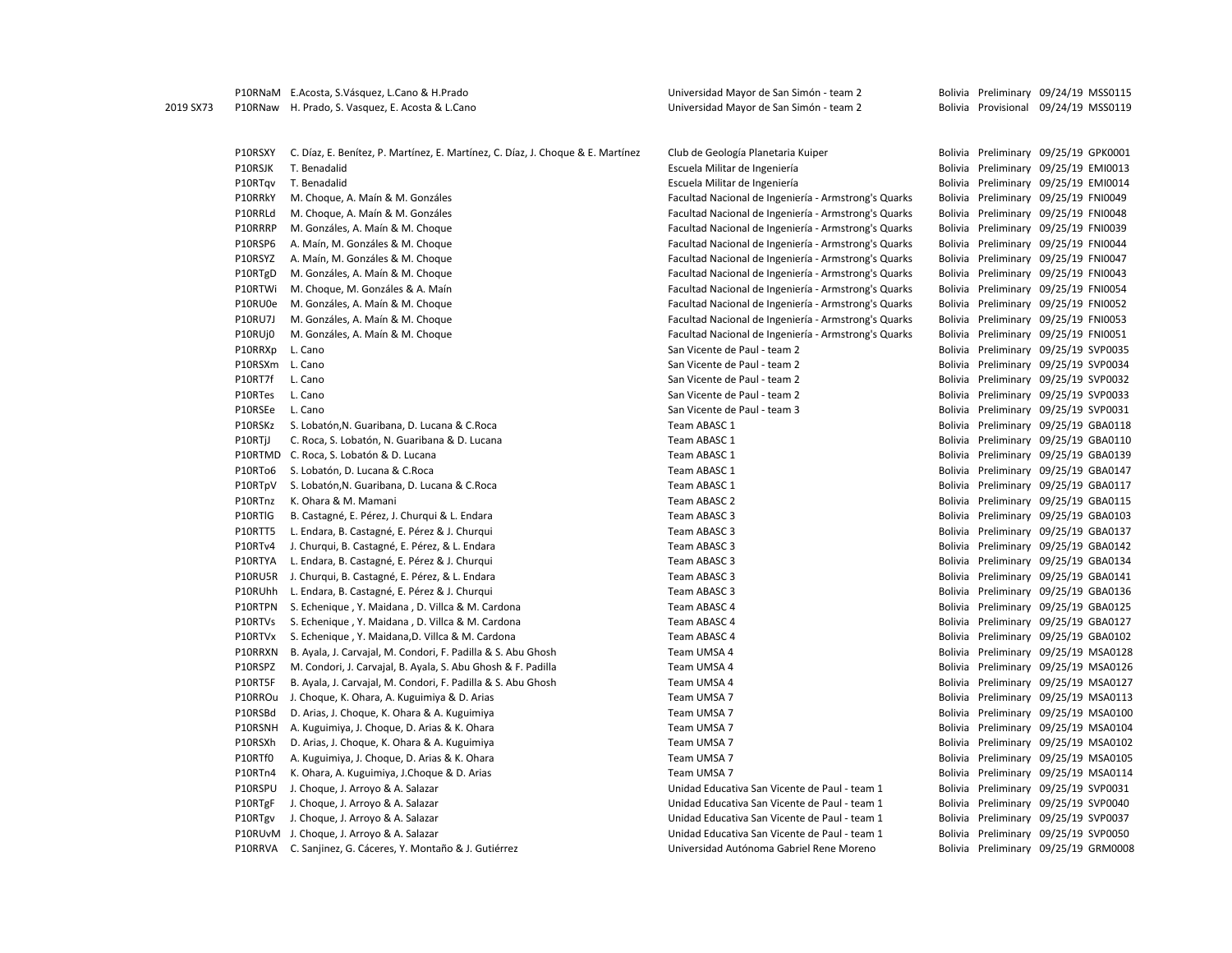P10RRxp C. Sanjinez, G. Cáceres, Y. Montaño & J. Gutiérrez Universidad Autónoma Gabriel Rene Moreno Bolivia Preliminary 09/25/19 GRM0009 P10RTh1 C. Sanjinez, G. Cáceres, Y. Montaño & J. Gutiérrez Universidad Autónoma Gabriel Rene Moreno Bolivia Preliminary 09/25/19 GRM0007 P10RTeh F.Torres, J.Durán, J.Elías & C.Vargas 
universidad Católica Boliviana San Pablo - Team 2 Bolivia Preliminary 09/25/19 UCB0090 P10RTew F.Torres, J.Durán, J.Elías & C.Vargas 
universidad Católica Boliviana San Pablo - Team 2 Bolivia Preliminary 09/25/19 UCB0088 P10RRIC L. Carrasco & N. Flores, Universidad Mayor de San Andrés - team 1 Bolivia Preliminary 09/25/19 MSA0106 P10RRq7 N. Flores & L. Carrasco, entroprior entroprior de San Andrés - team 1 Bolivia Preliminary 09/25/19 MSA0137 P10RRzC L. Carrasco & N. Flores, etc. Whiters and Mayor de San Andrés - team 1 Bolivia Preliminary 09/25/19 MSA0107 P10RSAX L. Carrasco & N. Flores, etc. Whiters and Mayor de San Andrés - team 1 Bolivia Preliminary 09/25/19 MSA0108 P10RTPZ N. Flores & L. Carrasco, Universidad Mayor de San Andrés - team 1 Bolivia Preliminary 09/25/19 MSA0161 P10RUjF N. Flores & L. Carrasco, Universidad Mayor de San Andrés - team 1 Bolivia Preliminary 09/25/19 MSA0163 P10RRVL L. Mirabal, C. Mirabal, J. Chavarria & R. Gonzales Universidad Mayor de San Andrés - team 2 Bolivia Preliminary 09/25/19 MSA0118 P10RRVo R. Gonzales, C. Mirabal, L. Mirabal & J. Chavarria enterribation and the Universidad Mayor de San Andrés - team 2 Bolivia Preliminary 09/25/19 MSA0125 P10RTAr J. Chavarria, C. Mirabal, L. Mirabal & R. Gonzales Universidad Mayor de San Andrés - team 2 Bolivia Preliminary 09/25/19 MSA0153 P10RTLt R. Gonzales, C. Mirabal, L. Mirabal & J. Chavarria entertional control de San Andrés - team 2 Bolivia Preliminary 09/25/19 MSA0143 P10RTn2 C. Mirabal, L. Mirabal, J. Chavarria & R. Gonzales Universidad Mayor de San Andrés - team 2 Bolivia Preliminary 09/25/19 MSA0109 P10RTRS J. Chavarria, C. Mirabal, L. Mirabal & R. Gonzales Universidad Mayor de San Andrés - team 2 Bolivia Preliminary 09/25/19 MSA0155 P10RUcG R. Gonzales, C. Mirabal, L. Mirabal & J. Chavarria enterrial control de San Andrés - team 2 Bolivia Preliminary 09/25/19 MSA0148 P10RSOy D. Silva, K. Mora, A. Guarinaba, E. Gutierrez & G. Crespo Universidad Mayor de San Andrés - team 3 Bolivia Preliminary 09/25/19 MSA0135 P10RSWM D. Silva, K. Mora, A. Guarinaba, E. Gutierrez & G. Crespo entropy buniversidad Mayor de San Andrés - team 3 Bolivia Preliminary 09/25/19 MSA0136 P10RTdR T. Lazaro, V. Burgoa, L. Salazar, M. Mamani, P. Becerra **Netical Standard Mayor de San Andres - team 5** Bolivia Preliminary 09/25/19 MSA0096 P10RUdT V. Burgoa, L. Salazar, V. Lazaro, M. Mamani, P. Becerra **New State Andres - team 5** Bolivia Preliminary 09/25/19 MSA0158 P10RRYp L. Mendoza, R. Quispe, L. Martinez & L. Manzaneda Universidad Mayor de San Andrés - team 6 Bolivia Preliminary 09/25/19 MSA0129 P10RRYR R. Quispe, L. Mendoza, L. Martinez & L. Manzaneda Universidad Mayor de San Andrés - team 6 Bolivia Preliminary 09/25/19 MSA0088 P10RTgL L. Martinez, R. Quispe, L. Mendoza & L. Manzaneda Universidad Mayor de San Andrés - team 6 Bolivia Preliminary 09/25/19 MSA0134 P10RRK5 B. Tuco, A. Alejo , S. Flores & L. Endara North Mayor de San Andres-team 8 Bolivia Preliminary 09/25/19 MSA0095 P10RRTt B. Tuco, A. Alejo , S. Flores & L. Endara Number 10 10 and How Mayor de San Andres-team 8 Bolivia Preliminary 09/25/19 MSA0090 P10RTf1 B. Tuco, A. Alejo , S. Flores & L. Endara 
BALE CHANGE CHANGE CONSIDERAT CONSIDERAT And The STATE CONSIDERAT AND THE CONSIDERAT CONSIDERAT CONSTRAINING A LATE OF A LATE CONSIDERAT CONSIDERAT CONSIDERAT A LATE CONSI P10RTgq S. Flores, B. Tuco, A. Alejo & L. Endara 
perceptibution of the Universidad Mayor de San Andres-team 8 Bolivia Preliminary 09/25/19 MSA0112 P10RRO8 S. Vasquez, E. Acosta, L. Cano, H. Prado Universidad Mayor de San Simón - team 2 Bolivia Preliminary 09/25/19 MSS0147 P10RSG8 E.Acosta, S.Vásquez, L.Cano & H.Prado Universidad Mayor de San Simón - team 2 Bolivia Preliminary 09/25/19 MSS0152 P10RTfd S. Vasquez, E. Acosta, L. Cano, H. Prado Universidad Mayor de San Simón - team 2 Bolivia Preliminary 09/25/19 MSS0146 P10RSmJ R. Moreno, S. Cavero, P. Medrano, E. Yañez Universidad Mayor de San Simon- team 1 Bolivia Preliminary 09/25/19 MSS0158 P10RSu2 R. Moreno, S. Cavero, P. Medrano, E. Yañez Walles Mayor de San Simon- team 1 Bolivia Preliminary 09/25/19 MSS0157 P10RTev P. Medrano, E. Yañez, R. Moreno, S. Cavero Universidad Mayor de San Simon- team 1 Bolivia Preliminary 09/25/19 MSS0145 P10RTmM P. Medrano, E. Yañez, R. Moreno, S. Cavero Universidad Mayor de San Simon- team 1 Bolivia Preliminary 09/25/19 MSS0144 P10RUqG P. Medrano, E. Yañez, R. Moreno, S. Cavero **B. Equation Standard Mayor de San Simon-** team 1 Bolivia Preliminary 09/25/19 MSS0143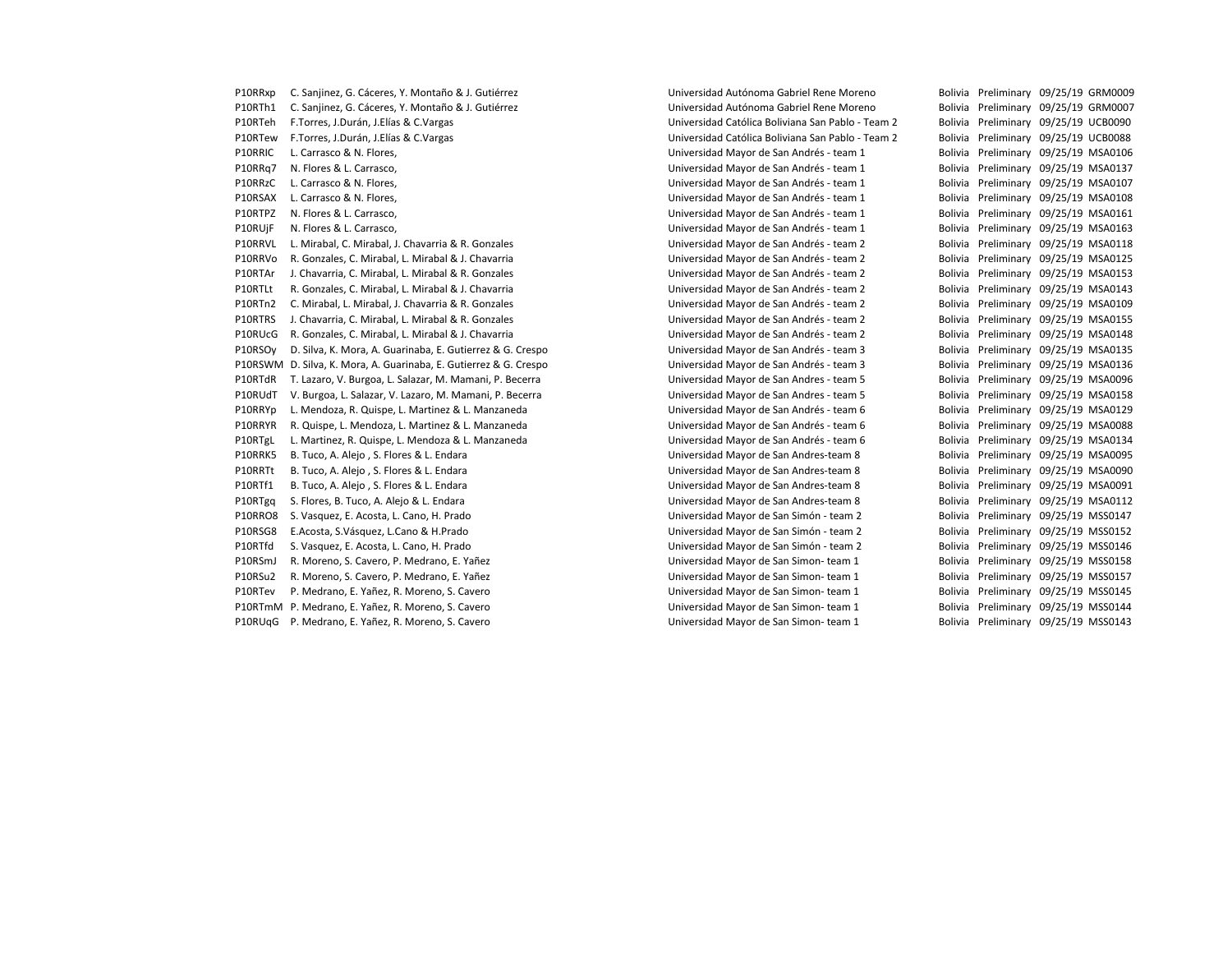|  |  | All Serbia Asteroid Search Campaig |
|--|--|------------------------------------|
|  |  |                                    |

**All Serbia Asteroid Search Campaign** *September 23 - October 18, 2019*

| Provisional # Object |                  | Students                                                                                                                                                          | School                              | Location                                           | Status                       | Date | Linked |
|----------------------|------------------|-------------------------------------------------------------------------------------------------------------------------------------------------------------------|-------------------------------------|----------------------------------------------------|------------------------------|------|--------|
| Total: 81            |                  |                                                                                                                                                                   |                                     |                                                    |                              |      |        |
|                      |                  | P10RK4H A. Subasic-Kopic, N. Dacic, M. Dugonjic, Dino Djipa, I. Tinjak                                                                                            | Astronomical Society Orion Sarajevo | Bosnia and Herzegovina Preliminary 09/24/19 ADO001 |                              |      |        |
|                      | P10RKCg          | A. Subasic-Kopic, N. Dacic, M. Dugonjic, Dino Djipa, I. Tinjak                                                                                                    | Astronomical Society Orion Sarajevo | Bosnia and Herzegovina Preliminary 09/24/19 ADO002 |                              |      |        |
|                      | P10RL4A          | H. Biscevic, D. Agacevic, L. Jahic, N. Dilic, A. Sivac                                                                                                            | Astronomical Society Orion Sarajevo | Bosnia and Herzegovina Preliminary 09/24/19 ADO001 |                              |      |        |
|                      | P10RLPa          | A. Subasic-Kopic, M. Dugonjic, I. Tinjak, D. Djipa, M. Sijaric                                                                                                    | Astronomical Society Orion Sarajevo | Bosnia and Herzegovina Preliminary 09/24/19 ADO006 |                              |      |        |
|                      |                  |                                                                                                                                                                   |                                     |                                                    |                              |      |        |
|                      |                  | P10RM4I H. Biscevic, T. Colovic, D. Agacevic, L. Jahic, A. Sivac                                                                                                  | Astronomical Society Orion Sarajevo | Bosnia and Herzegovina Preliminary 09/24/19 ADO009 |                              |      |        |
|                      |                  | P10RMbv H. Biscevic, T. Colovic, D. Agacevic, L. Jahic, A. Sivac                                                                                                  | Astronomical Society Orion Sarajevo | Bosnia and Herzegovina Preliminary 09/24/19 ADO010 |                              |      |        |
|                      |                  | P10RMg2 H. Biscevic, N. Dilic, A. Sivac, T. Colovic, L. Jahic                                                                                                     | Astronomical Society Orion Sarajevo | Bosnia and Herzegovina Preliminary 09/24/19 ADO003 |                              |      |        |
|                      |                  | P10RMjA H. Biscevic, T. Colovic, D. Agacevic, N. Dilic, L. Jahic                                                                                                  | Astronomical Society Orion Sarajevo | Bosnia and Herzegovina Preliminary 09/24/19 ADO004 |                              |      |        |
|                      |                  | P10RMk5 H. Biscevic, N. Dilic, A. Sivac, D. Agacevic, T. Colovic                                                                                                  | Astronomical Society Orion Sarajevo | Bosnia and Herzegovina Preliminary 09/24/19 ADO007 |                              |      |        |
|                      |                  | P10RMMm A. Subasic-Kopic, M. Dugonjic, I. Tinjak, D. Djipa, M. Sijaric                                                                                            | Astronomical Society Orion Sarajevo | Bosnia and Herzegovina Preliminary 09/24/19 ADO003 |                              |      |        |
|                      |                  | P10RMO2 H. Biscevic, N. Dilic, A. Sivac, D. Agacevic, T. Colovic                                                                                                  | Astronomical Society Orion Sarajevo | Bosnia and Herzegovina Preliminary 09/24/19 ADO008 |                              |      |        |
|                      |                  | P10RMo4 A. Subasic-Kopic, M. Dugonjic, I. Tinjak, D. Djipa, M. Sijaric                                                                                            | Astronomical Society Orion Sarajevo | Bosnia and Herzegovina Preliminary 09/24/19 ADO007 |                              |      |        |
|                      |                  |                                                                                                                                                                   |                                     |                                                    |                              |      |        |
|                      |                  | P10RMqW A. Subasic-Kopic, M. Dugonjic, I. Tinjak, D. Djipa, M. Sijaric                                                                                            | Astronomical Society Orion Sarajevo | Bosnia and Herzegovina Preliminary 09/24/19 ADO005 |                              |      |        |
|                      |                  | P10RMw8 H. Biscevic, N. Dilic, A. Sivac, D. Agacevic, T. Colovic                                                                                                  | Astronomical Society Orion Sarajevo | Bosnia and Herzegovina Preliminary 09/24/19 ADO006 |                              |      |        |
|                      |                  | P10RMz9 H. Biscevic, T. Colovic, D. Agacevic, N. Dilic, L. Jahic                                                                                                  | Astronomical Society Orion Sarajevo | Bosnia and Herzegovina Preliminary 09/24/19 ADO005 |                              |      |        |
|                      |                  | P10RN0W A. Subasic-Kopic, M. Dugonjic, I. Tinjak, D. Djipa, M. Sijaric                                                                                            | Astronomical Society Orion Sarajevo | Bosnia and Herzegovina Preliminary 09/24/19 ADO004 |                              |      |        |
|                      |                  | P10RN7B A. Subasic-Kopic, D. Djipa, M. Sijaric, N. Dacic, M. Dugonjic                                                                                             | Astronomical Society Orion Sarajevo | Bosnia and Herzegovina Preliminary 09/24/19 ADO008 |                              |      |        |
|                      |                  | P10RKWh M. Bogicevic Perovic, M. Duborija, S. Vlahovic, V. Rocen, N. Radojevic, O Bjelajac, M. Radicevic, M. Mrgunovic, D. Ristanovic, S. Radenovic & S. Stanisic | Asteroid                            | Serbia                                             | Preliminary 09/24/19 AST0005 |      |        |
|                      |                  | P10RKY9 M. Bogicevic Perovic, M. Duborija, S. Vlahovic, V. Rocen, N. Radojevic, O Bjelajac, M. Radicevic, M. Mrgunovic, D. Ristanovic, S. Radenovic & S. Stanisic | Asteroid                            | Serbia                                             | Preliminary 09/24/19 AST0003 |      |        |
|                      | P10RL1Y          | M. Bogicevic Perovic, M. Duborija, S. Vlahovic, V. Rocen, N. Radojevic, O Bjelajac, M. Radicevic, M. Mrgunovic, D. Ristanovic, S. Radenovic & S. Stanisic         | Asteroid                            | Serbia                                             | Preliminary 09/24/19 AST0004 |      |        |
|                      | P10RKRI          | B. Saronjic & S. Milicevic                                                                                                                                        | Orion                               | Serbia                                             | Preliminary 09/24/19 ORN0006 |      |        |
|                      |                  |                                                                                                                                                                   |                                     |                                                    |                              |      |        |
|                      | P10RKQi          | J. Kokot, A. Kokot, J. Mladenovic, A. Kostic, S. Vuksanovic., K. Gavrilovic, M. Stankovic, V. Stojakovic, S. Kostic & M. Pilcevic                                 | OS Sveti Sava                       | Serbia                                             | Preliminary 09/24/19 OSS0001 |      |        |
|                      |                  | P10RN6Q J. Kokot, A. Kokot, J. Mladenovic, A. Kostic, S. Vuksanovic., K. Gavrilovic, M. Stankovic, V. Stojakovic, S. Kostic & M. Pilcevic                         | OS Sveti Sava                       | Serbia                                             | Preliminary 09/24/19 OSS0004 |      |        |
|                      |                  | P10RN8n J. Kokot, A. Kokot, J. Mladenovic, A. Kostic, S. Vuksanovic., K. Gavrilovic, M. Stankovic, V. Stojakovic, S. Kostic & M. Pilcevic                         | OS Sveti Sava                       | Serbia                                             | Preliminary 09/24/19 OSS0002 |      |        |
|                      |                  | P10RKQD N. Sajkarevic                                                                                                                                             | Sekijevi asteroidi                  | Serbia                                             | Preliminary 09/24/19 SEK0005 |      |        |
|                      |                  | P10RM7b N. Sajkarevic                                                                                                                                             | Sekijevi asteroidi                  | Serbia                                             | Preliminary 09/24/19 SEK0008 |      |        |
|                      |                  | P10RMN6 N. Sajkarevic                                                                                                                                             | Sekijevi asteroidi                  | Serbia                                             | Preliminary 09/24/19 SEK0006 |      |        |
|                      |                  | P10RKVi K. Dragovic                                                                                                                                               | Serbian Team 2                      | Serbia                                             | Preliminary 09/24/19 SAT0001 |      |        |
|                      |                  | P10RLNq K. Dragovic                                                                                                                                               | Serbian Team 2                      | Serbia                                             | Preliminary 09/24/19 AST0005 |      |        |
|                      |                  | P10RM8b K. Dragovic                                                                                                                                               | Serbian Team 2                      | Serbia                                             | Preliminary 09/24/19 AST0004 |      |        |
|                      |                  |                                                                                                                                                                   |                                     |                                                    |                              |      |        |
| 2019 SY57            |                  | P10RMS8 K. Dragovic                                                                                                                                               | Serbian Team 2                      | Serbia                                             | Provisional 09/24/19 AST0006 |      |        |
|                      | P10RKQB          | A. Vasic                                                                                                                                                          | Sirius                              | Serbia                                             | Preliminary 09/24/19 ANA0001 |      |        |
|                      | P10RKrY          | A. Vasic                                                                                                                                                          | <b>Sirius</b>                       | Serbia                                             | Preliminary 09/24/19 ANA0003 |      |        |
|                      | P10RLNh A. Vasic |                                                                                                                                                                   | Sirius                              | Serbia                                             | Preliminary 09/24/19 ANA0010 |      |        |
|                      | P10RMZf A. Vasic |                                                                                                                                                                   | Sirius                              | Serbia                                             | Preliminary 09/24/19 ANA0009 |      |        |
|                      | P10RNb1 A. Vasic |                                                                                                                                                                   | Sirius                              | Serbia                                             | Preliminary 09/24/19 ANA0006 |      |        |
|                      |                  | P10RKQt O. Bjelajac, M. Radicevic, D. Dakic, T. Dakic, V. Rocen, D. Ristanovic, M. Mrgunovic, M. Curcic, S. Kankaras, A. Vlahovic. & T. Zejak                     | Treci kamen od Mjecesa              | Serbia                                             | Preliminary 09/24/19 TKM0002 |      |        |
|                      | P10RKW7          | O. Bjelajac, M. Radicevic, D. Dakic, T. Dakic, V. Rocen, D. Ristanovic, M. Mrgunovic, M. Curcic, S. Kankaras, A. Vlahovic. & T. Zejak                             | Treci kamen od Mjecesa              | Serbia                                             | Preliminary 09/24/19 TKM0003 |      |        |
|                      |                  |                                                                                                                                                                   |                                     |                                                    |                              |      |        |
|                      |                  | P10RRDB H. Biscevic, N. Dilic, A. Sivac, D. Agacevic, L. Jahic                                                                                                    | Astronomical Society Orion Sarajevo | Bosnia and Herzegovina Preliminary 09/25/19 ADO012 |                              |      |        |
|                      |                  | P10RRDZ A. Subasic-Kopic, N. Dacic, M. Dugonjic, D. Djipa, M. Sijaric                                                                                             | Astronomical Society Orion Sarajevo | Bosnia and Herzegovina Preliminary 09/25/19 ADO012 |                              |      |        |
|                      | P10RREi          | H. Biscevic, D. Agacevic, L. Jahic, T. Colovic, N. Dilic                                                                                                          | Astronomical Society Orion Sarajevo | Bosnia and Herzegovina Preliminary 09/25/19 ADO011 |                              |      |        |
|                      |                  |                                                                                                                                                                   |                                     |                                                    |                              |      |        |
|                      |                  | P10RRKc A. Subasic-Kopic, M. Dugonjic, I. Tinjak, N. Dacic, M. Sijaric                                                                                            | Astronomical Society Orion Sarajevo | Bosnia and Herzegovina Preliminary 09/25/19 ADO010 |                              |      |        |
|                      |                  | P10RRQ3 A. Subasic-Kopic, N. Dacic, D. Djipa, M. Dugonjic, I. Tinjak                                                                                              | Astronomical Society Orion Sarajevo | Bosnia and Herzegovina Preliminary 09/25/19 ADO009 |                              |      |        |
|                      | P10RRSP          | A. Subasic-Kopic, N. Dacic, M. Dugonjic, D. Djipa, M. Sijaric                                                                                                     | Astronomical Society Orion Sarajevo | Bosnia and Herzegovina Preliminary 09/25/19 ADO011 |                              |      |        |
|                      | P10RS2B          | H. Biscevic, T. Colovic, D. Agacevic, L. Jahic, A. Sivac                                                                                                          | Astronomical Society Orion Sarajevo | Bosnia and Herzegovina Preliminary 09/25/19 ADO013 |                              |      |        |
|                      | P10RSdf          | A. Subasic-Kopic, M. Dugonjic, I. Tinjak, N. Dacic, D. Djipa                                                                                                      | Astronomical Society Orion Sarajevo | Bosnia and Herzegovina Preliminary 09/25/19 ADO014 |                              |      |        |
|                      | P10RSEY          | H. Biscevic, N. Dilic, A. Sivac, T. Colovic, L. Jahic                                                                                                             | Astronomical Society Orion Sarajevo | Bosnia and Herzegovina Preliminary 09/25/19 ADO014 |                              |      |        |
|                      | P10RSfR          | A. Subasic-Kopic, M. Dugonjic, I. Tinjak, N. Dacic, D. Djipa                                                                                                      | Astronomical Society Orion Sarajevo | Bosnia and Herzegovina Preliminary 09/25/19 ADO013 |                              |      |        |
|                      |                  | P10RSRQ A. Subasic-Kopic, M. Dugonjic, I. Tinjak, N. Dacic, M. Sijaric                                                                                            | Astronomical Society Orion Sarajevo | Bosnia and Herzegovina Preliminary 09/25/19 ADO016 |                              |      |        |
|                      | P10RRUg          | M. Bogicevic Perovic, M. Duborija, S. Vlahovic, V. Rocen, N. Radojevic, O Bjelajac, M. Radicevic, M. Mrgunovic, D. Ristanovic, S. Radenovic & S. Stanisic         | Asteroid                            | Serbia                                             | Preliminary 09/25/19 AST0009 |      |        |
| 2019 SS63            |                  |                                                                                                                                                                   |                                     | Serbia                                             |                              |      |        |
|                      |                  | P10RSGC M. Bogicevic Perovic, M. Duborija, S. Vlahovic, V. Rocen, N. Radojevic, O Bjelajac, M. Radicevic, M. Mrgunovic, D. Ristanovic, S. Radenovic & S. Stanisic | Asteroid                            |                                                    | Provisional 09/25/19 AST0010 |      |        |
|                      | P10RSSh          | M. Bogicevic Perovic, M. Duborija, S. Vlahovic, V. Rocen, N. Radojevic, O Bjelajac, M. Radicevic, M. Mrgunovic, D. Ristanovic, S. Radenovic & S. Stanisic         | Asteroid                            | Serbia                                             | Preliminary 09/25/19 AST0012 |      |        |
|                      | P10RTdv          | M. Bogicevic Perovic, M. Duborija, S. Vlahovic, V. Rocen, N. Radojevic, O Bjelajac, M. Radicevic, M. Mrgunovic, D. Ristanovic, S. Radenovic & S. Stanisic         | Asteroid                            | Serbia                                             | Preliminary 09/25/19 AST0007 |      |        |
|                      |                  | P10RTmS M. Bogicevic Perovic, M. Duborija, S. Vlahovic, V. Rocen, N. Radojevic, O Bjelajac, M. Radicevic, M. Mrgunovic, D. Ristanovic, S. Radenovic & S. Stanisic | Asteroid                            | Serbia                                             | Preliminary 09/25/19 AST0006 |      |        |
|                      | P10RRjO          | I.Cvetkovic & A.Mijalkovic                                                                                                                                        | Astro Nauka                         | Serbia                                             | Preliminary 09/25/19 AST2000 |      |        |
|                      |                  | P10RRpA Z. Tomic & D. Tomic                                                                                                                                       | <b>Astronomical Society Eureka</b>  | Serbia                                             | Preliminary 09/25/19 EUR0021 |      |        |
|                      |                  | P10RRx4 Z. Tomic & D. Tomic                                                                                                                                       | <b>Astronomical Society Eureka</b>  | Serbia                                             | Preliminary 09/25/19 EUR0023 |      |        |
| 2019 SM25            |                  | P10RT15 Z. Tomic & D. Tomic                                                                                                                                       | Astronomical Society Eureka         | Serbia                                             | Provisional 09/25/19 EUR0034 |      |        |
|                      |                  | P10RTgo Z. Tomic & D. Tomic                                                                                                                                       | Astronomical Society Eureka         | Serbia                                             | Preliminary 09/25/19 EUR0020 |      |        |
|                      |                  |                                                                                                                                                                   |                                     |                                                    |                              |      |        |
|                      |                  | P10RThI Z. Tomic & D. Tomic                                                                                                                                       | Astronomical Society Eureka         | Serbia                                             | Preliminary 09/25/19 EUR0025 |      |        |
|                      |                  |                                                                                                                                                                   |                                     |                                                    |                              |      |        |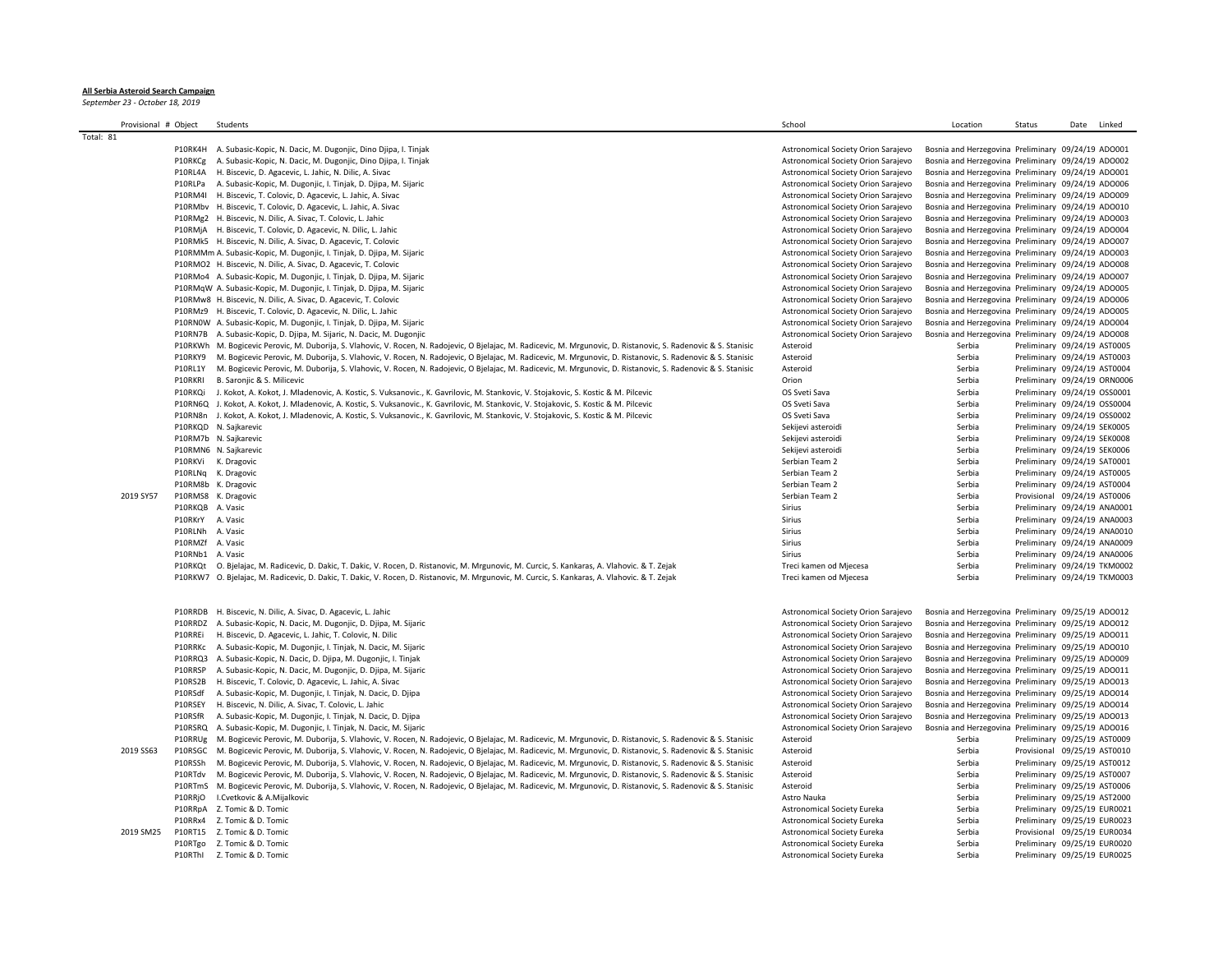|           |         | P10RTmL Z. Tomic & D. Tomic                                                                                                           | <b>Astronomical Society Eureka</b> | Serbia | Preliminary 09/25/19 EUR0022 |
|-----------|---------|---------------------------------------------------------------------------------------------------------------------------------------|------------------------------------|--------|------------------------------|
|           |         | P10RRnk B. Saronjic & S. Milicevic                                                                                                    | Orion                              | Serbia | Preliminary 09/25/19 ORN0011 |
|           | P10RRV1 | B. Saronjic & S. Milicevic                                                                                                            | Orion                              | Serbia | Preliminary 09/25/19 ORN0008 |
|           | P10RSPD | B. Saronjic & S. Milicevic                                                                                                            | Orion                              | Serbia | Preliminary 09/25/19 ORN0012 |
|           | P10RTcn | B. Saronjic & S. Milicevic                                                                                                            | Orion                              | Serbia | Preliminary 09/25/19 ORN0013 |
|           | P10RRIm | J. Kokot, A. Kokot, J. Mladenovic, A. Kostic, S. Vuksanovic., K. Gavrilovic, M. Stankovic, V. Stojakovic, S. Kostic & M. Pilcevic     | OS Sveti Sava                      | Serbia | Preliminary 09/25/19 OSS0005 |
|           | P10RSFv | J. Kokot, A. Kokot, J. Mladenovic, A. Kostic, S. Vuksanovic., K. Gavrilovic, M. Stankovic, V. Stojakovic, S. Kostic & M. Pilcevic     | OS Sveti Sava                      | Serbia | Preliminary 09/25/19 OSS0008 |
|           | P10RSLX | . Kokot, A. Kokot, J. Mladenovic, A. Kostic, S. Vuksanovic., K. Gavrilovic, M. Stankovic, V. Stojakovic, S. Kostic & M. Pilcevic      | OS Sveti Sava                      | Serbia | Preliminary 09/25/19 OSS0008 |
|           | P10RSVu | J. Kokot, A. Kokot, J. Mladenovic, A. Kostic, S. Vuksanovic., K. Gavrilovic, M. Stankovic, V. Stojakovic, S. Kostic & M. Pilcevic     | OS Sveti Sava                      | Serbia | Preliminary 09/25/19 OSS0006 |
|           | P10RT2v | J. Kokot, A. Kokot, J. Mladenovic, A. Kostic, S. Vuksanovic., K. Gavrilovic, M. Stankovic, V. Stojakovic, S. Kostic & M. Pilcevic     | OS Sveti Sava                      | Serbia | Preliminary 09/25/19 OSS0010 |
| 2019 SD30 | P10RT4G | J. Kokot, A. Kokot, J. Mladenovic, A. Kostic, S. Vuksanovic., K. Gavrilovic, M. Stankovic, V. Stojakovic, S. Kostic & M. Pilcevic     | OS Sveti Sava                      | Serbia | Provisional 09/25/19 OSS0009 |
|           | P10RTe1 | J. Kokot, A. Kokot, J. Mladenovic, A. Kostic, S. Vuksanovic., K. Gavrilovic, M. Stankovic, V. Stojakovic, S. Kostic & M. Pilcevic     | OS Sveti Sava                      | Serbia | Preliminary 09/25/19 OSS0007 |
|           | P10RSQ3 | K. Dragovic                                                                                                                           | Serbian Team 2                     | Serbia | Preliminary 09/25/19 AST0007 |
|           | P10RSZZ | K. Dragovic                                                                                                                           | Serbian Team 2                     | Serbia | Preliminary 09/25/19 AST0008 |
|           | P10RTbk | K. Dragovic                                                                                                                           | Serbian Team 2                     | Serbia | Preliminary 09/25/19 AST0009 |
|           | P10RSGI | A. Vasic                                                                                                                              | Sirius                             | Serbia | Preliminary 09/25/19 ANA0013 |
|           | P10RRjU | O. Bielajac, M. Radicevic, D. Dakic, T. Dakic, V. Rocen, D. Ristanovic, M. Mrgunovic, M. Curcic, S. Kankaras, A. Vlahovic. & T. Zejak | Treci kamen od Mjecesa             | Serbia | Preliminary 09/25/19 TKM0012 |
|           | P10RRVE | O. Bielajac, M. Radicevic, D. Dakic, T. Dakic, V. Rocen, D. Ristanovic, M. Mrgunovic, M. Curcic, S. Kankaras, A. Vlahovic. & T. Zejak | Treci kamen od Mjecesa             | Serbia | Preliminary 09/25/19 TKM0004 |
|           | P10RRZ1 | O. Bielajac, M. Radicevic, D. Dakic, T. Dakic, V. Rocen, D. Ristanovic, M. Mrgunovic, M. Curcic, S. Kankaras, A. Vlahovic. & T. Zejak | Treci kamen od Mjecesa             | Serbia | Preliminary 09/25/19 TKM0011 |
|           | P10RT2a | O. Bjelajac, M. Radicevic, D. Dakic, T. Dakic, V. Rocen, D. Ristanovic, M. Mrgunovic, M. Curcic, S. Kankaras, A. Vlahovic. & T. Zejak | Treci kamen od Mjecesa             | Serbia | Preliminary 09/25/19 TKM0012 |
|           | P10RTfi | O. Bjelajac, M. Radicevic, D. Dakic, T. Dakic, V. Rocen, D. Ristanovic, M. Mrgunovic, M. Curcic, S. Kankaras, A. Vlahovic. & T. Zejak | Treci kamen od Mjecesa             | Serbia | Preliminary 09/25/19 TKM0010 |
|           |         |                                                                                                                                       |                                    |        |                              |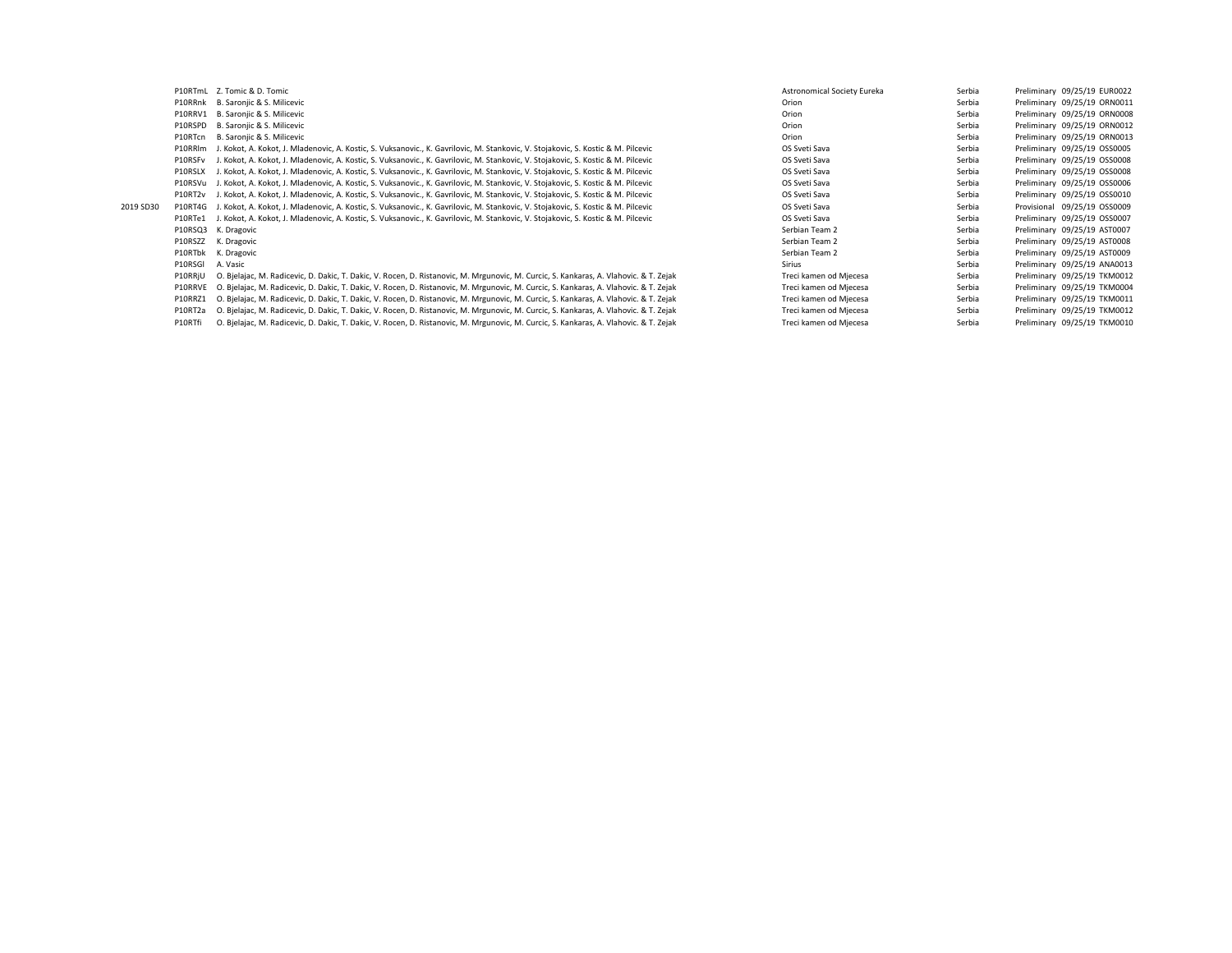## **Venezuela Asteroid Search Campaign**

*September 23 - October 18, 2019*

|        | Provisional # Object |         | Students                                        | School                                                   | Location Status |                                        | Date | Linked |
|--------|----------------------|---------|-------------------------------------------------|----------------------------------------------------------|-----------------|----------------------------------------|------|--------|
| Total: | 176                  |         |                                                 |                                                          |                 |                                        |      |        |
|        |                      | P10RL5Y | R. Barrios                                      | ALDEX - Equipo A                                         |                 | Venezuela Preliminary 09/24/19 AXA0006 |      |        |
|        |                      | P10RL7d | R. Barrios                                      | ALDEX - Equipo A                                         |                 | Venezuela Preliminary 09/24/19 AXA0004 |      |        |
|        |                      | P10RKS7 | J. Marrufo & E. Rodriguez                       | ALDEX - Equipo B                                         |                 | Venezuela Preliminary 09/24/19 AXB0002 |      |        |
|        |                      | P10RJJ9 | A. Escobar & L. Escobar                         | ALDEX - Equipo C                                         |                 | Venezuela Preliminary 09/24/19 AXC0001 |      |        |
|        |                      | P10RKYk | A. Escobar & L. Escobar                         | ALDEX - Equipo C                                         |                 | Venezuela Preliminary 09/24/19 AXC0007 |      |        |
|        |                      | P10RKOg | A. Reyes & R. Jiménez                           | Asociación Larense de Astronomía - Equipo A              |                 | Venezuela Preliminary 09/24/19 ALA0003 |      |        |
|        |                      | P10RKPz | A. Reyes & R. Jiménez                           | Asociación Larense de Astronomía - Equipo A              |                 | Venezuela Preliminary 09/24/19 ALA0002 |      |        |
|        |                      | P10RKSD | A. Reyes & R. Jiménez                           | Asociación Larense de Astronomía - Equipo A              |                 | Venezuela Preliminary 09/24/19 ALA0001 |      |        |
|        |                      | P10RJNV | J. Contreras, F. Hernandez & A. Riveros         | Centro Astronómico Caronte - Equipo A                    |                 | Venezuela Preliminary 09/24/19 CAA0008 |      |        |
|        |                      | P10RJXy | J. Contreras, F. Hernandez & A. Riveros         | Centro Astronómico Caronte - Equipo A                    |                 | Venezuela Preliminary 09/24/19 CAA0011 |      |        |
|        |                      |         | P10RL2O J. Contreras, F. Hernandez & A. Riveros | Centro Astronómico Caronte - Equipo A                    |                 | Venezuela Preliminary 09/24/19 CAA0009 |      |        |
|        |                      | P10RJJG | J Mora, A Mora & J Moncada                      | Centro Astronómico Caronte - Equipo B                    |                 | Venezuela Preliminary 09/24/19 CAB0004 |      |        |
|        |                      | P10RKSn | J Mora, A Mora & J Moncada                      | Centro Astronómico Caronte - Equipo B                    |                 | Venezuela Preliminary 09/24/19 CAB0011 |      |        |
|        |                      | P10RL1j | J Mora, A Mora & J Moncada                      | Centro Astronómico Caronte - Equipo B                    |                 | Venezuela Preliminary 09/24/19 CAB0006 |      |        |
|        |                      | P10RL1g | J Mora, A Mora & J Moncada                      | Centro Astronómico Caronte - Equipo B                    |                 | Venezuela Preliminary 09/24/19 CAB0005 |      |        |
|        |                      | P10RL6r | J Mora, A Mora & J Moncada                      | Centro Astronómico Caronte - Equipo B                    |                 | Venezuela Preliminary 09/24/19 CAB0003 |      |        |
|        |                      | P10RL2L | L. Quiroga, C. Garcia & J. Velasquez            | Centro Astronomico Caronte UNET Equipo C                 |                 | Venezuela Preliminary 09/24/19 CAC0003 |      |        |
|        |                      | P10RKn5 | M. Altuve, A. Garcia & J. Reyes                 | Centro Astronómico Caronte UNET Equipo D                 |                 | Venezuela Preliminary 09/24/19 CAD0001 |      |        |
|        |                      | P10RKVr | M. Altuve, A. Garcia & J. Reyes                 | Centro Astronómico Caronte UNET Equipo D                 |                 | Venezuela Preliminary 09/24/19 CAD0011 |      |        |
|        |                      | P10RKXI | M. Altuve, A. Garcia & J. Reyes                 | Centro Astronómico Caronte UNET Equipo D                 |                 | Venezuela Preliminary 09/24/19 CAD0004 |      |        |
|        | 2019 SP52            | P10RKXP | M. Altuve, A. Garcia & J. Reyes                 | Centro Astronómico Caronte UNET Equipo D                 |                 | Venezuela Provisional 09/24/19 CAD0006 |      |        |
|        |                      | P10RL2B | M. Altuve, A. Garcia & J. Reyes                 | Centro Astronómico Caronte UNET Equipo D                 |                 | Venezuela Preliminary 09/24/19 CAD0010 |      |        |
|        |                      | P10RJLP | L. Cardenas, F. Pérez & S. Castro               | Colegio Maria Montessori - Equipo A                      |                 | Venezuela Preliminary 09/24/19 MMA0005 |      |        |
|        |                      | P10RJNx | L. Cardenas, F. Pérez & S. Castro               | Colegio Maria Montessori - Equipo A                      |                 | Venezuela Preliminary 09/24/19 MMA0003 |      |        |
|        |                      | P10RJVD | L. Cardenas, F. Pérez & S. Castro               | Colegio Maria Montessori - Equipo A                      |                 | Venezuela Preliminary 09/24/19 MMA0004 |      |        |
|        |                      | P10RK92 | L. Cardenas, F. Pérez & S. Castro               | Colegio Maria Montessori - Equipo A                      |                 | Venezuela Preliminary 09/24/19 MMA0006 |      |        |
|        |                      | P10RKg8 | L. Cardenas, F. Pérez & S. Castro               | Colegio Maria Montessori - Equipo A                      |                 | Venezuela Preliminary 09/24/19 MMA0001 |      |        |
|        |                      | P10RL41 | L. Cardenas, F. Pérez & S. Castro               | Colegio Maria Montessori - Equipo A                      |                 | Venezuela Preliminary 09/24/19 MMA0002 |      |        |
|        |                      | P10RJMG | L. Lara, R. Antunez, P. Lara & M. Cacua         | Colegio Maria Montessori - Equipo B                      |                 | Venezuela Preliminary 09/24/19 MMB0002 |      |        |
|        |                      | P10RKQH | L. Lara, R. Antunez, P. Lara & M. Cacua         | Colegio Maria Montessori - Equipo B                      |                 | Venezuela Preliminary 09/24/19 MMB0001 |      |        |
|        |                      | P10RL5i | L. Lara, R. Antunez, P. Lara & M. Cacua         | Colegio Maria Montessori - Equipo B                      |                 | Venezuela Preliminary 09/24/19 MMB0003 |      |        |
|        |                      | P10RJQg | W. Leung, P. Vivas, D Galvis & C. Escalante     | Colegio Maria Montessori - Equipo C                      |                 | Venezuela Preliminary 09/24/19 MMC0010 |      |        |
|        |                      | P10RJWu | W. Leung, P. Vivas, D Galvis & C. Escalante     | Colegio Maria Montessori - Equipo C                      |                 | Venezuela Preliminary 09/24/19 MMC0003 |      |        |
|        |                      | P10RJXD | W. Leung, P. Vivas, D Galvis & C. Escalante     | Colegio Maria Montessori - Equipo C                      |                 | Venezuela Preliminary 09/24/19 MMC0001 |      |        |
|        |                      | P10RK4Y | W. Leung, P. Vivas, D Galvis & C. Escalante     | Colegio Maria Montessori - Equipo C                      |                 | Venezuela Preliminary 09/24/19 MMC0004 |      |        |
|        |                      | P10RKeL | W. Leung, P. Vivas, D Galvis & C. Escalante     | Colegio Maria Montessori - Equipo C                      |                 | Venezuela Preliminary 09/24/19 MMC0002 |      |        |
|        |                      | P10RKgi | W. Leung, P. Vivas, D Galvis & C. Escalante     | Colegio Maria Montessori - Equipo C                      |                 | Venezuela Preliminary 09/24/19 MMC0005 |      |        |
|        |                      | P10RKiO | W. Leung, P. Vivas, D Galvis & C. Escalante     | Colegio Maria Montessori - Equipo C                      |                 | Venezuela Preliminary 09/24/19 MMC0008 |      |        |
|        |                      | P10RL0K | W. Leung, P. Vivas, D Galvis & C. Escalante     | Colegio Maria Montessori - Equipo C                      |                 | Venezuela Preliminary 09/24/19 MMC0009 |      |        |
|        |                      | P10RL6H | W. Leung, P. Vivas, D Galvis & C. Escalante     | Colegio Maria Montessori - Equipo C                      |                 | Venezuela Preliminary 09/24/19 MMC0007 |      |        |
|        |                      | P10RL6V | E. Bello, J. Guerrero & P. Silva                | Complejo de Observación Astronómica Tayabeixo - equipo A |                 | Venezuela Preliminary 09/24/19 CTA0006 |      |        |
|        |                      | P10RJOF | E. Salcedo, G. Alvarez & L. Salcedo             | Complejo de Observación Astronómica Tayabeixo Equipo B   |                 | Venezuela Preliminary 09/24/19 CTB0017 |      |        |
|        |                      | P10RJZE | E. Salcedo, G. Alvarez & L. Salcedo             | Complejo de Observación Astronómica Tayabeixo Equipo B   |                 | Venezuela Preliminary 09/24/19 CTB0019 |      |        |
|        |                      | P10RK0o | E. Salcedo, G. Alvarez & L. Salcedo             | Complejo de Observación Astronómica Tayabeixo Equipo B   |                 | Venezuela Preliminary 09/24/19 CTB0014 |      |        |
|        |                      | P10RK5P | E. Salcedo, G. Alvarez & L. Salcedo             | Complejo de Observación Astronómica Tayabeixo Equipo B   |                 | Venezuela Preliminary 09/24/19 CTB0020 |      |        |
|        |                      |         | P10RKOM E. Salcedo, G. Alvarez & L. Salcedo     | Complejo de Observación Astronómica Tayabeixo Equipo B   |                 | Venezuela Preliminary 09/24/19 CTB0015 |      |        |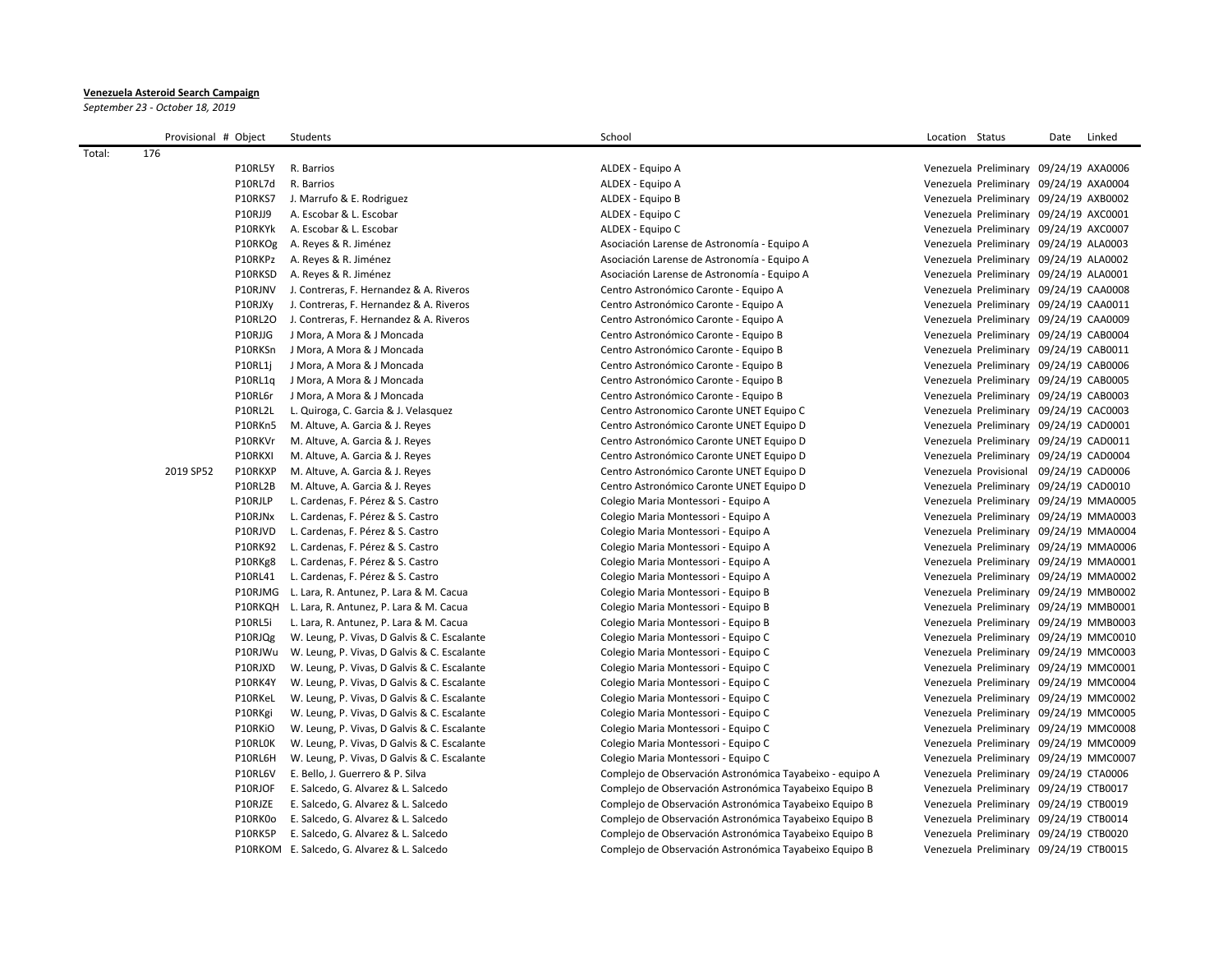|           | P10RJP8        | E. Salcedo, G. Alvarez & L. Salcedo                                | Complejo de Observación Astronomica Tayabeixo-Equipo B            | Venezuela Preliminary 09/24/19 CTB0008 |  |
|-----------|----------------|--------------------------------------------------------------------|-------------------------------------------------------------------|----------------------------------------|--|
|           | P10RJSY        | E. Salcedo, G. Alvarez & L. Salcedo                                | Complejo de Observación Astronomica Tayabeixo-Equipo B            | Venezuela Preliminary 09/24/19 CTB0012 |  |
|           | P10RJXK        | E. Salcedo, G. Alvarez & L. Salcedo                                | Complejo de Observación Astronomica Tayabeixo-Equipo B            | Venezuela Preliminary 09/24/19 CTB0006 |  |
|           | P10RK40        | E. Salcedo, G. Alvarez & L. Salcedo                                | Complejo de Observación Astronomica Tayabeixo-Equipo B            | Venezuela Preliminary 09/24/19 CTB0010 |  |
|           | P10RKcC        | E. Salcedo, G. Alvarez & L. Salcedo                                | Complejo de Observación Astronomica Tayabeixo-Equipo B            | Venezuela Preliminary 09/24/19 CTB0009 |  |
| 2019 SE65 | P10RL0I        | E. Salcedo, G. Alvarez & L. Salcedo                                | Complejo de Observación Astronomica Tayabeixo-Equipo B            | Venezuela Provisional 09/24/19 CTB0007 |  |
|           | P10RKxX        | J. R. Escobar, G. DJ. Gonzalez C.                                  | <b>GEIAF</b>                                                      | Venezuela Preliminary 09/24/19 GE0005  |  |
|           | P10RLay        | J. R. Escobar, G. DJ. Gonzalez C.                                  | <b>GEIAF</b>                                                      | Venezuela Preliminary 09/24/19 GE0004  |  |
|           |                | P10RKQA L. Gutierrez & G. Gonzalo                                  | Merida Asteroid Hunter Team                                       | Venezuela Preliminary 09/24/19 MAT001: |  |
| 2019 SN23 | P10RKYg        | D. Oviedo, A. Pirela, W. Cudisevich, A. Sousa & M. Utrera          | Orbita CI-130 Equipo A                                            | Venezuela Provisional 09/24/19 ORA0001 |  |
|           | P10RJKb        | M. Lozada, A. Villarroel, M. Rodriguez, A. Gonzalez                | Orbita CI-130 Equipo B                                            | Venezuela Preliminary 09/24/19 ORB0005 |  |
|           | P10RKOE        | A. Durán, A. Pereira, G. Hernández, D. Sierralta & J. Acosta       | Universidad Centroccidental Lisandro Alvarado - Equipo B          | Venezuela Preliminary 09/24/19 UCB0010 |  |
|           | P10RKPU        | A. Durán, A. Pereira, G. Hernández, D. Sierralta & J. Acosta       | Universidad Centroccidental Lisandro Alvarado - Equipo B          | Venezuela Preliminary 09/24/19 UCB0007 |  |
|           | P10RKQd        | A. Durán, A. Pereira, G. Hernández, D. Sierralta & J. Acosta       | Universidad Centroccidental Lisandro Alvarado - Equipo B          | Venezuela Preliminary 09/24/19 UCB0009 |  |
|           | P10RL4L        | A. Durán, A. Pereira, G. Hernández, D. Sierralta & J. Acosta       | Universidad Centroccidental Lisandro Alvarado - Equipo B          | Venezuela Preliminary 09/24/19 UCB0012 |  |
|           | P10RKR3        | A. Oliveros, M. Urasma, F. Cortéz, G. Mendoza, S. Gonzalez         | Universidad Centroccidental Lisandro Alvarado Equipo A            | Venezuela Preliminary 09/24/19 UCA0008 |  |
|           | P10RKRm        | A. Oliveros, M. Urasma, F. Cortéz, G. Mendoza, S. Gonzalez         | Universidad Centroccidental Lisandro Alvarado Equipo A            | Venezuela Preliminary 09/24/19 UCA0002 |  |
|           | P10RKSo        | Oliveros A., Urasma M., Cortéz F., Mendoza G. & González S.        | Universidad Centroccidental Lisandro Alvarado Equipo A            | Venezuela Preliminary 09/24/19 UCA0004 |  |
|           |                | P10RKWy A. Oliveros, M. Urasma, F. Cortéz, G. Mendoza, S. Gonzalez | Universidad Centroccidental Lisandro Alvarado Equipo A            | Venezuela Preliminary 09/24/19 UCA0009 |  |
|           | <b>P10RL1I</b> | A. Oliveros, M. Urasma, F. Cortéz, G. Mendoza, S. Gonzalez         | Universidad Centroccidental Lisandro Alvarado Equipo A            | Venezuela Preliminary 09/24/19 UCA0006 |  |
|           | P10RKSA        | S. Parada, A. Araña, J. Alvarez & J. Melendez                      | Universidad Centroccidental Lisandro Alvarado- Equipo C           | Venezuela Preliminary 09/24/19 UCC0002 |  |
|           | P10RL45        | S. Parada, A. Araña, J. Alvarez & J. Melendez                      | Universidad Centroccidental Lisandro Alvarado-Equipo C            | Venezuela Preliminary 09/24/19 UCC0008 |  |
| 2019 SF75 | P10RL4i        | S. Parada, A. Araña, J. Alvarez & J. Melendez                      | Universidad Centroccidental Lisandro Alvarado- Equipo C           | Venezuela Provisional 09/24/19 UCC0006 |  |
|           | P10RL1x        | E. Peraza & M. Parra                                               | Universidad Pedagógica Experimental Libertador - Equipo A         | Venezuela Preliminary 09/24/19 ULA0003 |  |
|           | P10RJJ1        | C. Torres & O. Rojas                                               | Universidad Politécnica Territorial Andrés Eloy Blanco - equipo A | Venezuela Preliminary 09/24/19 UPA0008 |  |
|           | P10RKQ8        | C. Torres & O. Rojas                                               | Universidad Politécnica Territorial Andrés Eloy Blanco - equipo A | Venezuela Preliminary 09/24/19 UPA0009 |  |
|           | P10RKR4        | C. Torres & O. Rojas                                               | Universidad Politécnica Territorial Andrés Eloy Blanco - equipo A | Venezuela Preliminary 09/24/19 UPA0004 |  |
|           | P10RKZt        | C. Torres & O. Rojas                                               | Universidad Politécnica Territorial Andrés Eloy Blanco - equipo A | Venezuela Preliminary 09/24/19 UPA0005 |  |
|           | P10RL3C        | C. Torres & O. Rojas                                               | Universidad Politécnica Territorial Andrés Eloy Blanco - equipo A | Venezuela Preliminary 09/24/19 UPA0003 |  |
|           | P10RL4E        | C. Torres & O. Rojas                                               | Universidad Politécnica Territorial Andrés Eloy Blanco - equipo A | Venezuela Preliminary 09/24/19 UPA0006 |  |
|           | P10RKRP        | D. Giménez, E. Pérez & J. Delgado                                  | Universidad Politécnica Territorial Andrés Eloy Blanco - equipo B | Venezuela Preliminary 09/24/19 UPB0011 |  |
|           | P10RLat        | D. Giménez, E. Pérez & J. Delgado                                  | Universidad Politécnica Territorial Andrés Eloy Blanco - equipo B | Venezuela Preliminary 09/24/19 UPB0012 |  |
| 2019 SF4  | P10RRUr        | G. Romero & R. Mendoza                                             | ALDA equipo B                                                     | Venezuela Provisional 09/25/19 ALB0009 |  |
|           | P10RSN3        | G. Romero & R. Mendoza                                             | ALDA equipo B                                                     | Venezuela Preliminary 09/25/19 ALB0007 |  |
|           | P10RSSo        | G. Romero & R. Mendoza                                             | ALDA equipo B                                                     | Venezuela Preliminary 09/25/19 ALB0008 |  |
|           | P10RT7k        | G. Romero & R. Mendoza                                             | ALDA equipo B                                                     | Venezuela Preliminary 09/25/19 ALB0004 |  |
|           | P10RTe6        | G. Romero & R. Mendoza                                             | ALDA equipo B                                                     | Venezuela Preliminary 09/25/19 ALB0005 |  |
|           | P10RTel        | G. Romero & R. Mendoza                                             | ALDA equipo B                                                     | Venezuela Preliminary 09/25/19 ALB0006 |  |
|           | P10RRZa        | A. Escobar & L. Escobar                                            | ALDEX - Equipo C                                                  | Venezuela Preliminary 09/25/19 AXC0015 |  |
|           | P10RSNy        | A. Escobar & L. Escobar                                            | ALDEX - Equipo C                                                  | Venezuela Preliminary 09/25/19 AXC0013 |  |
|           | P10RSSI        | A. Escobar & L. Escobar                                            | ALDEX - Equipo C                                                  | Venezuela Preliminary 09/25/19 AXC0017 |  |
|           | P10RSYx        | A. Escobar & L. Escobar                                            | ALDEX - Equipo C                                                  | Venezuela Preliminary 09/25/19 AXC0016 |  |
|           | P10RT3X        | A. Escobar & L. Escobar                                            | ALDEX - Equipo C                                                  | Venezuela Preliminary 09/25/19 AXC0019 |  |
|           | P10RT6g        | A. Escobar & L. Escobar                                            | ALDEX - Equipo C                                                  | Venezuela Preliminary 09/25/19 AXC0014 |  |
|           |                | P10RTaY A. Escobar & L. Escobar                                    | ALDEX - Equipo C                                                  | Venezuela Preliminary 09/25/19 AXC0018 |  |
|           |                |                                                                    |                                                                   |                                        |  |

| SF <sub>4</sub> | P10RRUr | G. Romero & R. Mendoza                  | ALDA equipo B                               | Venezuela Provisional 09/25/19 ALB0009 |  |
|-----------------|---------|-----------------------------------------|---------------------------------------------|----------------------------------------|--|
|                 | P10RSN3 | G. Romero & R. Mendoza                  | ALDA equipo B                               | Venezuela Preliminary 09/25/19 ALB0007 |  |
|                 | P10RSSo | G. Romero & R. Mendoza                  | ALDA equipo B                               | Venezuela Preliminary 09/25/19 ALB0008 |  |
|                 | P10RT7k | G. Romero & R. Mendoza                  | ALDA equipo B                               | Venezuela Preliminary 09/25/19 ALB0004 |  |
|                 | P10RTe6 | G. Romero & R. Mendoza                  | ALDA equipo B                               | Venezuela Preliminary 09/25/19 ALB0005 |  |
|                 | P10RTel | G. Romero & R. Mendoza                  | ALDA equipo B                               | Venezuela Preliminary 09/25/19 ALB0006 |  |
|                 | P10RRZa | A. Escobar & L. Escobar                 | ALDEX - Equipo C                            | Venezuela Preliminary 09/25/19 AXC0015 |  |
|                 | P10RSNy | A. Escobar & L. Escobar                 | ALDEX - Equipo C                            | Venezuela Preliminary 09/25/19 AXC0013 |  |
|                 | P10RSSI | A. Escobar & L. Escobar                 | ALDEX - Equipo C                            | Venezuela Preliminary 09/25/19 AXC0017 |  |
|                 | P10RSYx | A. Escobar & L. Escobar                 | ALDEX - Equipo C                            | Venezuela Preliminary 09/25/19 AXC0016 |  |
|                 | P10RT3X | A. Escobar & L. Escobar                 | ALDEX - Equipo C                            | Venezuela Preliminary 09/25/19 AXC0019 |  |
|                 | P10RT6g | A. Escobar & L. Escobar                 | ALDEX - Equipo C                            | Venezuela Preliminary 09/25/19 AXC0014 |  |
|                 | P10RTaY | A. Escobar & L. Escobar                 | ALDEX - Equipo C                            | Venezuela Preliminary 09/25/19 AXC0018 |  |
|                 | P10RT33 | A. Reyes & R. Jiménez                   | Asociación Larense de Astronomía - Equipo A | Venezuela Preliminary 09/25/19 ALA0008 |  |
|                 | P10RTgn | A. Reyes & R. Jiménez                   | Asociación Larense de Astronomía - Equipo A | Venezuela Preliminary 09/25/19 ALA0004 |  |
|                 | P10RRLL | J. Contreras, F. Hernandez & A. Riveros | Centro Astronómico Caronte - Equipo A       | Venezuela Preliminary 09/25/19 CAA0016 |  |
|                 | P10RRXi | J. Contreras, F. Hernandez & A. Riveros | Centro Astronómico Caronte - Equipo A       | Venezuela Preliminary 09/25/19 CAA0014 |  |

| ALDA equipo B                               |  |  |  |  |
|---------------------------------------------|--|--|--|--|
| ALDA equipo B                               |  |  |  |  |
| ALDA equipo B                               |  |  |  |  |
| ALDA equipo B                               |  |  |  |  |
| ALDA equipo B                               |  |  |  |  |
| ALDA equipo B                               |  |  |  |  |
| ALDEX - Equipo C                            |  |  |  |  |
| ALDEX - Equipo C                            |  |  |  |  |
| ALDEX - Equipo C                            |  |  |  |  |
| ALDEX - Equipo C                            |  |  |  |  |
| ALDEX - Equipo C                            |  |  |  |  |
| ALDEX - Equipo C                            |  |  |  |  |
| ALDEX - Equipo C                            |  |  |  |  |
| Asociación Larense de Astronomía - Equipo A |  |  |  |  |
| Asociación Larense de Astronomía - Equipo A |  |  |  |  |
| Centro Astronómico Caronte - Equipo A       |  |  |  |  |
| Centro Astronómico Caronte - Equipo A       |  |  |  |  |

| /enezuela Provisional | 09/25/19 ALB0009 |  |
|-----------------------|------------------|--|
| /enezuela Preliminary | 09/25/19 ALB0007 |  |
| /enezuela Preliminary | 09/25/19 ALB0008 |  |
| /enezuela Preliminary | 09/25/19 ALB0004 |  |
| Venezuela Preliminary | 09/25/19 ALB0005 |  |
| Venezuela Preliminary | 09/25/19 ALB0006 |  |
| Venezuela Preliminary | 09/25/19 AXC0015 |  |
| Venezuela Preliminary | 09/25/19 AXC0013 |  |
| Venezuela Preliminary | 09/25/19 AXC0017 |  |
| Venezuela Preliminary | 09/25/19 AXC0016 |  |
| Venezuela Preliminary | 09/25/19 AXC0019 |  |
| Venezuela Preliminary | 09/25/19 AXC0014 |  |
| Venezuela Preliminary | 09/25/19 AXC0018 |  |
| /enezuela Preliminary | 09/25/19 ALA0008 |  |
| Venezuela Preliminary | 09/25/19 ALA0004 |  |
| Venezuela Preliminary | 09/25/19 CAA0016 |  |
| Venezuela Preliminary | 09/25/19 CAA0014 |  |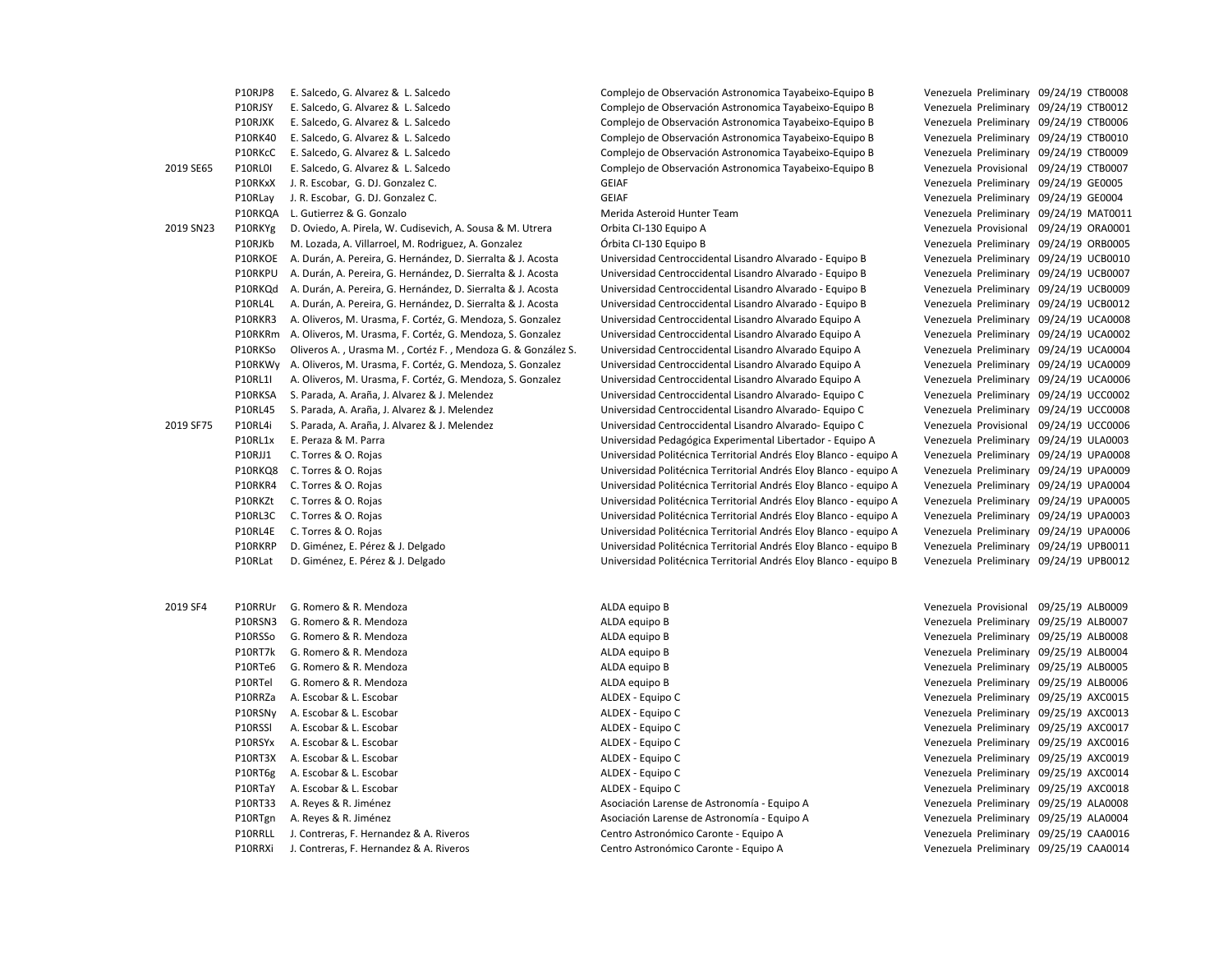2019 SY17 P10RTsb M. Altuve, A. Garcia & J. Reyes Centro Astronómico Caronte UNET Equipo D Venezuela Provisional 09/25/19 CAD0017 2019 SN11 P10RSF7 E. Bello, J. Guerrero & P. Silva Complejo de Observación Astronómica Tayabeixo - Equipo A Venezuela Provisional 09/25/19 CTA0023 2019 SF34 P10RT2b E. Bello, J. Guerrero & P. Silva Complejo de Observación Astronómica Tayabeixo - Equipo A Venezuela Provisional 09/25/19 CTA0019 P10RRDW L. Gutierrez & G. Gonzalo **Merica Asteroid Hunter Team** Venezuela Preliminary 09/25/19 MAT0016

P10RSNL J. Contreras, F. Hernandez & A. Riveros Centro Astronómico Caronte - Equipo A Venezuela Preliminary 09/25/19 CAA0015 P10RT4Z J. Contreras, F. Hernandez & A. Riveros Centro Astronómico Caronte - Equipo A Venezuela Preliminary 09/25/19 CAA0011 P10RT8F J. Contreras, F. Hernandez & A. Riveros Centro Astronómico Caronte - Equipo A Venezuela Preliminary 09/25/19 CAA0013 P10RSJy J Mora, A Mora & J Moncada Centro Astronómico Caronte - Equipo B Venezuela Preliminary 09/25/19 CAB0015 P10RTpW J Mora, A Mora & J Moncada Centro Astronómico Caronte - Equipo B Venezuela Preliminary 09/25/19 CAB0013 P10RSOK L. Quiroga, C. Garcia & J. Velasquez Centro Astronomico Caronte UNET Equipo C Venezuela Preliminary 09/25/19 CAC015 P10RSZS L. Quiroga, C. Garcia & J. Velasquez Centro Astronomico Caronte UNET Equipo C Venezuela Preliminary 09/25/19 CAC011 P10RT8y L. Quiroga, C. Garcia & J. Velasquez Centro Astronomico Caronte UNET Equipo C Venezuela Preliminary 09/25/19 CAC0009 P10RTed L. Quiroga, C. Garcia & J. Velasquez Centro Astronomico Caronte UNET Equipo C Venezuela Preliminary 09/25/19 CAC0005 P10RTeL L. Quiroga, C. Garcia & J. Velasquez Centro Astronomico Caronte UNET Equipo C Venezuela Preliminary 09/25/19 CAC013 P10RTeP L. Quiroga, C. Garcia & J. Velasquez Centro Astronomico Caronte UNET Equipo C Venezuela Preliminary 09/25/19 CAC017 P10RROz M. Altuve, A. Garcia & J. Reyes Centro Astronómico Caronte UNET Equipo D Venezuela Preliminary 09/25/19 CAD0013 P10RTnd M. Altuve, A. Garcia & J. Reyes Centro Astronómico Caronte UNET Equipo D Venezuela Preliminary 09/25/19 CAD0012 P10RTo2 M. Altuve, A. Garcia & J. Reyes Centro Astronómico Caronte UNET Equipo D Venezuela Preliminary 09/25/19 CAD0016 P10RSPo J Mora, A Mora & J Moncada Centro Astronómico Caronte-Equipo B Venezuela Preliminary 09/25/19 CAB0007 P10RSY3 J Mora, A Mora & J Moncada Centro Astronómico Caronte-Equipo B Venezuela Preliminary 09/25/19 CAB0009 P10RTfp J Mora, A Mora & J Moncada Centro Astronómico Caronte-Equipo B Venezuela Preliminary 09/25/19 CAB0010 P10RRTK L. Cardenas, F. Pérez & S. Castro Colegio Maria Montessori - Equipo A Venezuela Preliminary 09/25/19 MMA0007 P10RRTy L. Cardenas, F. Pérez & S. Castro Colegio Maria Montessori - Equipo A Venezuela Preliminary 09/25/19 MMA0009 P10RTdJ L. Cardenas, F. Pérez & S. Castro Colegio Maria Montessori - Equipo A Venezuela Preliminary 09/25/19 MMA0010 P10RRGG L. Lara, R. Antunez, P. Lara & M. Cacua Colegio Maria Montessori - Equipo B Venezuela Preliminary 09/25/19 MMB0007 P10RRxS L. Lara, R. Antunez, P. Lara & M. Cacua Colegio Maria Montessori - Equipo B Venezuela Preliminary 09/25/19 MMB0006 P10RRys L. Lara, R. Antunez, P. Lara & M. Cacua Colegio Maria Montessori - Equipo B Venezuela Preliminary 09/25/19 MMB0005 P10RSLx L. Lara, R. Antunez, P. Lara & M. Cacua Colegio Maria Montessori - Equipo B Venezuela Preliminary 09/25/19 MMB0013 P10RTi8 L. Lara, R. Antunez, P. Lara & M. Cacua Colegio Maria Montessori - Equipo B Venezuela Preliminary 09/25/19 MMB0012 P10RTJ8 L. Lara, R. Antunez, P. Lara & M. Cacua Colegio Maria Montessori - Equipo B Venezuela Preliminary 09/25/19 MMB0018 P10RTnH L. Lara, R. Antunez, P. Lara & M. Cacua Colegio Maria Montessori - Equipo B Venezuela Preliminary 09/25/19 MMB0014 P10RTQY L. Lara, R. Antunez, P. Lara & M. Cacua Colegio Maria Montessori - Equipo B Venezuela Preliminary 09/25/19 MMB0010 P10RU0M L. Lara, R. Antunez, P. Lara & M. Cacua Colegio Maria Montessori - Equipo B Venezuela Preliminary 09/25/19 MMB0011 P10RUli L. Lara, R. Antunez, P. Lara & M. Cacua Colegio Maria Montessori - Equipo B Venezuela Preliminary 09/25/19 MMB0009 P10RRGW E. Bello, J. Guerrero & P. Silva Complejo de Observación Astronómica Tayabeixo - equipo A Venezuela Preliminary 09/25/19 CTA0016 P10RRlb E. Bello, J. Guerrero & P. Silva Complejo de Observación Astronómica Tayabeixo - equipo A Venezuela Preliminary 09/25/19 CTA0012 P10RRXc E. Bello, J. Guerrero & P. Silva Complejo de Observación Astronómica Tayabeixo - equipo A Venezuela Preliminary 09/25/19 CTA0011 P10RSGY E. Bello, J. Guerrero & P. Silva Complejo de Observación Astronómica Tayabeixo - Equipo A Venezuela Preliminary 09/25/19 CTA0021 P10RT4C E. Bello, J. Guerrero & P. Silva Complejo de Observación Astronómica Tayabeixo - Equipo A Venezuela Preliminary 09/25/19 CTA0020 P10RTeg E. Bello, J. Guerrero & P. Silva Complejo de Observación Astronómica Tayabeixo - equipo A Venezuela Preliminary 09/25/19 CTA0017 P10RTeO E. Bello, J. Guerrero & P. Silva Complejo de Observación Astronómica Tayabeixo - equipo A Venezuela Preliminary 09/25/19 CTA0015 P10RTh2 E. Bello, J. Guerrero & P. Silva Complejo de Observación Astronómica Tayabeixo - equipo A Venezuela Preliminary 09/25/19 CTA0014 P10RSoU E. Salcedo, G. Alvarez & L. Salcedo Complejo de Observación Astronómica Tayabeixo - Equipo B Venezuela Preliminary 09/25/19 CBT0033 P10RT2y E. Salcedo, G. Alvarez & L. Salcedo Complejo de Observación Astronómica Tayabeixo - Equipo B Venezuela Preliminary 09/25/19 CBT0034 P10RS6f E. Salcedo, G. Alvarez & L. Salcedo Complejo de Observación Astronómica Tayabeixo Equipo B Venezuela Preliminary 09/25/19 CBT0035 P10RSnF E. Salcedo, G. Alvarez & L. Salcedo Complejo de Observación Astronómica Tayabeixo Equipo B Venezuela Preliminary 09/25/19 CBT0032 P10RT2r E. Salcedo, G. Alvarez & L. Salcedo Complejo de Observación Astronómica Tayabeixo Equipo B Venezuela Preliminary 09/25/19 CBT0038 P10RTbI E. Salcedo, G. Alvarez & L. Salcedo Complejo de Observación Astronómica Tayabeixo Equipo B Venezuela Preliminary 09/25/19 CBT0036 P10RRPl J. R. Escobar & G. DJ. Gonzalez C. Canadia Company Company Company GEIAF Canadia Preliminary 09/25/19 GE0016 P10RTeR J. R. Escobar & G. DJ. Gonzalez C. Canadia Company of the GEIAF GEIAF Canadia Preliminary 09/25/19 GE0015 P10RTrR J. R. Escobar, G. DJ. Gonzalez C. & V. Escobar G. GEIAF Venezuela Preliminary 09/25/19 GE0022